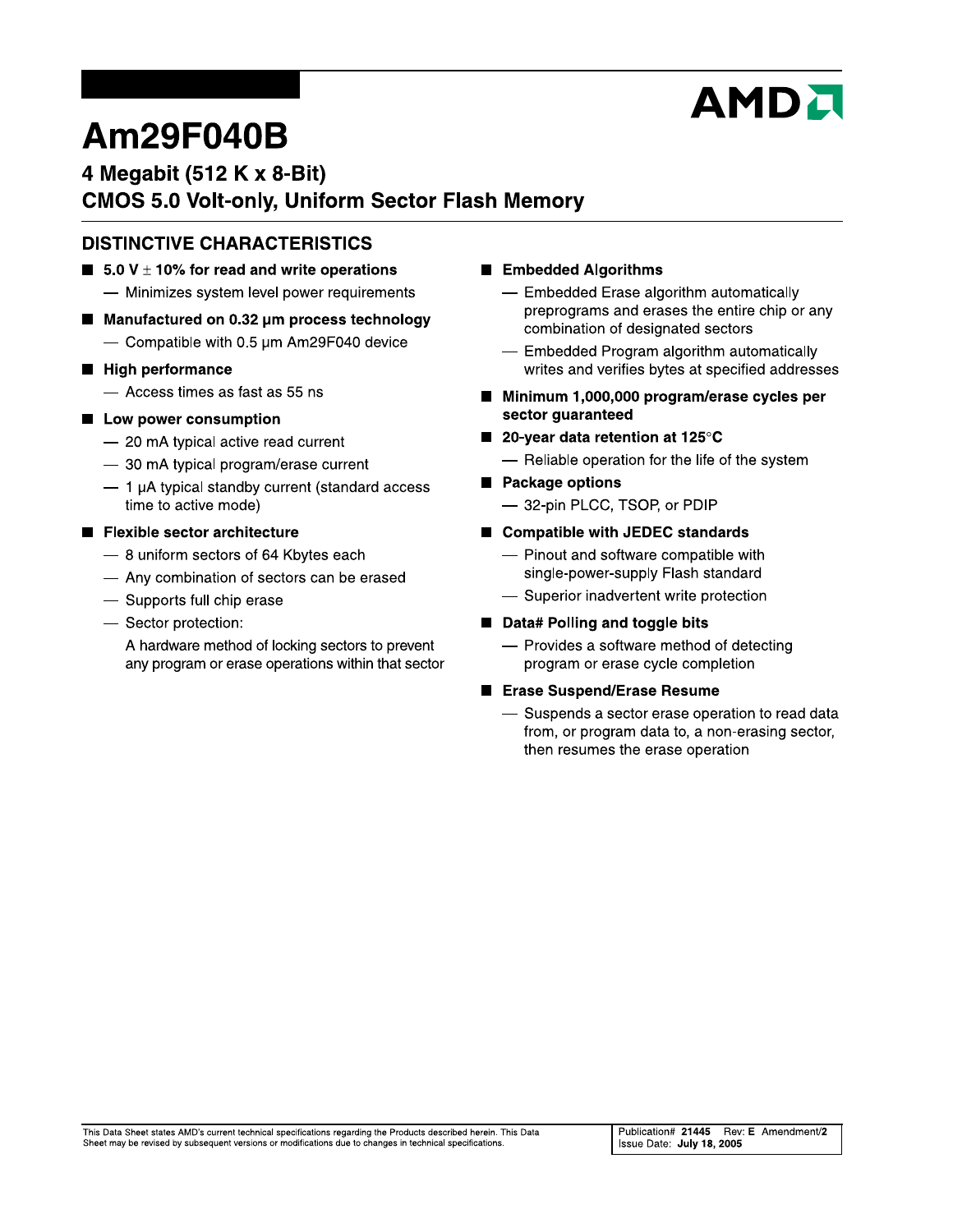# **GENERAL DESCRIPTION**

The Am29F040B is a 4 Mbit, 5.0 volt-only Flash memory organized as 524,288 Kbytes of 8 bits each. The 512 Kbytes of data are divided into eight sectors of 64 Kbytes each for flexible erase capability. The 8 bits of data appear on DQ0-DQ7. The Am29F040B is offered in 32-pin PLCC, TSOP, and PDIP packages. This device is designed to be programmed in-system with the standard system 5.0 volt  $V_{CC}$  supply. A 12.0 volt  $V_{PP}$  is not required for write or erase operations. The device can also be programmed in standard EPROM programmers.

This device is manufactured using AMD's 0.32 um process technology, and offers all the features and benefits of the Am29F040, which was manufactured using 0.5 µm process technology. In addtion, the Am29F040B has a second toggle bit, DQ2, and also offers the ability to program in the Erase Suspend mode.

The standard Am29F040B offers access times of 55, 70, 90, 120, and 150 ns, allowing high-speed microprocessors to operate without wait states. To eliminate bus contention the device has separate chip enable (CE#). write enable (WE#) and output enable (OE#) controls.

The device requires only a single 5.0 volt power supply for both read and write functions. Internally generated and regulated voltages are provided for the program and erase operations.

The device is entirely command set compatible with the JEDEC single-power-supply Flash standard. Commands are written to the command register using standard microprocessor write timings. Register contents serve as input to an internal state-machine that controls the erase and programming circuitry. Write cycles also internally latch addresses and data needed for the programming and erase operations. Reading data out of the device is similar to reading from other Flash or EPROM devices.

Device programming occurs by executing the program command sequence. This initiates the Embedded Program algorithm-an internal algorithm that automatically times the program pulse widths and verifies proper cell margin.

Device erasure occurs by executing the erase command sequence. This initiates the Embedded Erase algorithm—an internal algorithm that automatically preprograms the array (if it is not already programmed) before executing the erase operation. During erase, the device automatically times the erase pulse widths and verifies proper cell margin.

The host system can detect whether a program or erase operation is complete by reading the DQ7 (Data# Polling) and DQ6 (toggle) status bits. After a program or erase cycle has been completed, the device is ready to read array data or accept another command.

The sector erase architecture allows memory sectors to be erased and reprogrammed without affecting the data contents of other sectors. The device is fully erased when shipped from the factory.

Hardware data protection measures include a low  $V_{CC}$  detector that automatically inhibits write operations during power transitions. The hardware sector protection feature disables both program and erase operations in any combination of the sectors of memory. This can be achieved via programming equipment.

The Erase Suspend feature enables the user to put erase on hold for any period of time to read data from, or program data to, any sector that is not selected for erasure. True background erase can thus be achieved.

The system can place the device into the standby mode. Power consumption is greatly reduced in this mode.

AMD's Flash technology combines years of Flash memory manufacturing experience to produce the highest levels of quality, reliability and cost effectiveness. The device electrically erases all bits within a sector simultaneously via Fowler-Nordheim tunneling. The data is programmed using hot electron injection.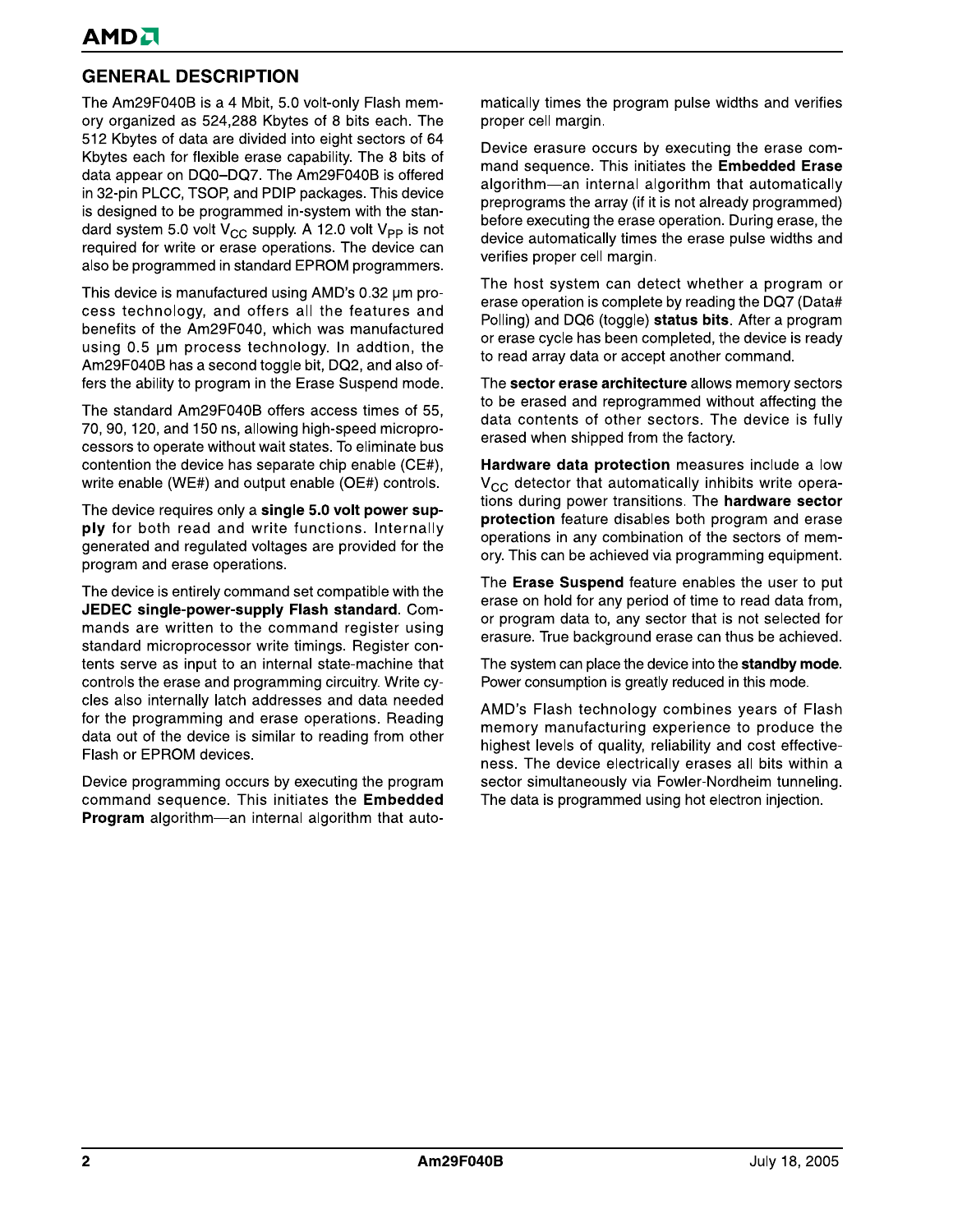# **TABLE OF CONTENTS**

| Product Selector Guide<br>4                                 |
|-------------------------------------------------------------|
| 4                                                           |
| Connection Diagrams<br>5                                    |
| Pin Configuration<br>6                                      |
| 6                                                           |
| Ordering Information<br>7                                   |
| Device Bus Operations<br>8                                  |
|                                                             |
|                                                             |
| Writing Commands/Command Sequences  8                       |
|                                                             |
|                                                             |
|                                                             |
|                                                             |
|                                                             |
| Table 3. Am29F040B Autoselect Codes (High Voltage Method)10 |
|                                                             |
|                                                             |
|                                                             |
|                                                             |
|                                                             |
|                                                             |
| Command Definitions  11                                     |
|                                                             |
|                                                             |
|                                                             |
|                                                             |
|                                                             |
|                                                             |
|                                                             |
| Erase Suspend/Erase Resume Commands 13                      |
|                                                             |
|                                                             |
| Table 4. Am29F040B Command Definitions14                    |
| Write Operation Status  16                                  |
|                                                             |
|                                                             |
|                                                             |
|                                                             |
|                                                             |
|                                                             |
|                                                             |
|                                                             |
|                                                             |
| Absolute Maximum Ratings  20                                |
| Figure 5. Maximum Negative Overshoot Waveform  20           |

| Figure 6. Maximum Positive Overshoot Waveform 20                  |  |
|-------------------------------------------------------------------|--|
| Operating Ranges 20                                               |  |
| DC Characteristics  21                                            |  |
|                                                                   |  |
|                                                                   |  |
|                                                                   |  |
|                                                                   |  |
|                                                                   |  |
| Key to Switching Waveforms. 22                                    |  |
| AC Characteristics  23                                            |  |
|                                                                   |  |
|                                                                   |  |
|                                                                   |  |
|                                                                   |  |
| Figure 10. Chip/Sector Erase Operation Timings  25                |  |
| Figure 11. Data# Polling Timings (During Embedded Algorithms). 26 |  |
| Figure 12. Toggle Bit Timings (During Embedded Algorithms) 26     |  |
|                                                                   |  |
| AC Characteristics  28                                            |  |
|                                                                   |  |
| Figure 14. Alternate CE# Controlled Write Operation Timings  29   |  |
| Erase and Programming Performance 30                              |  |
| Latchup Characteristics 30                                        |  |
| TSOP Pin Capacitance  30                                          |  |
| PLCC and PDIP Pin Capacitance. 31                                 |  |
|                                                                   |  |
| Physical Dimensions  32                                           |  |
|                                                                   |  |
| PL 032-32-Pin Plastic Leaded Chip Carrier  33                     |  |
| TS 032-32-Pin Standard Thin Small Package 34                      |  |
| TSR032-32-Pin Reversed Thin Small Outline Package 35              |  |
|                                                                   |  |
|                                                                   |  |
|                                                                   |  |
|                                                                   |  |
|                                                                   |  |
|                                                                   |  |
|                                                                   |  |
|                                                                   |  |
|                                                                   |  |
|                                                                   |  |
|                                                                   |  |
|                                                                   |  |
|                                                                   |  |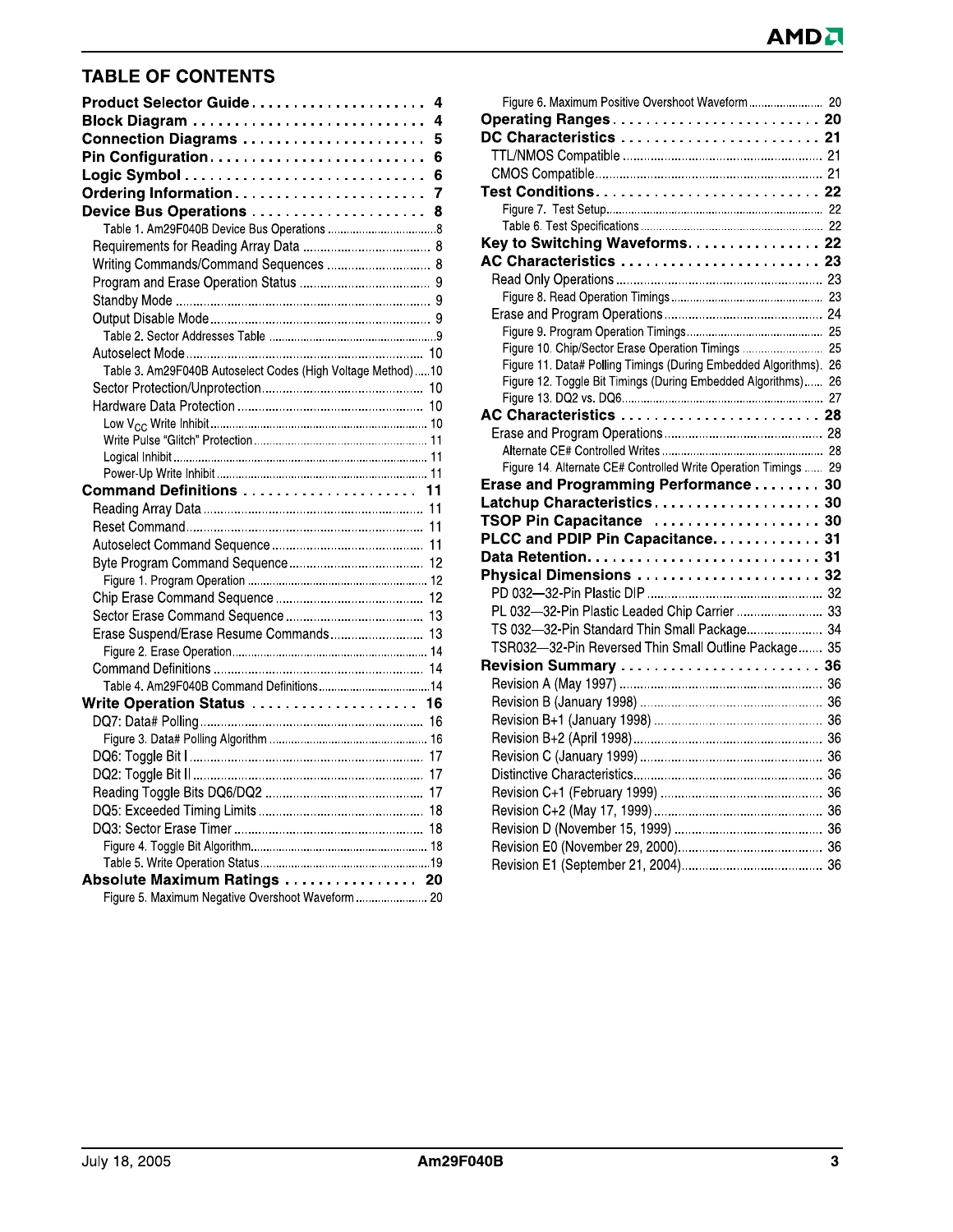# PRODUCT SELECTOR GUIDE

| <b>Family Part Number</b>                 |                                   | Am29F040B |     |     |        |        |  |  |  |  |
|-------------------------------------------|-----------------------------------|-----------|-----|-----|--------|--------|--|--|--|--|
|                                           | $V_{\rm CC}$ = 5.0 V $\pm$ 5%     | -55       |     |     |        |        |  |  |  |  |
| <b>Speed Option</b>                       | $V_{\text{CC}}$ = 5.0 V $\pm$ 10% |           | -70 | -90 | $-120$ | $-150$ |  |  |  |  |
| Max access time, ns $(t_{\text{ACC}})$    |                                   | 55        | 70  | 90  | 120    | 150    |  |  |  |  |
| Max CE# access time, ns $(t_{CF})$        |                                   | 55        | 70  | 90  | 120    | 150    |  |  |  |  |
| Max OE# access time, ns $(t_{\text{OF}})$ |                                   | 25        | 30  | 35  | 50     | 55     |  |  |  |  |

Note: See the "AC Characteristics" section for more information.

## **BLOCK DIAGRAM**

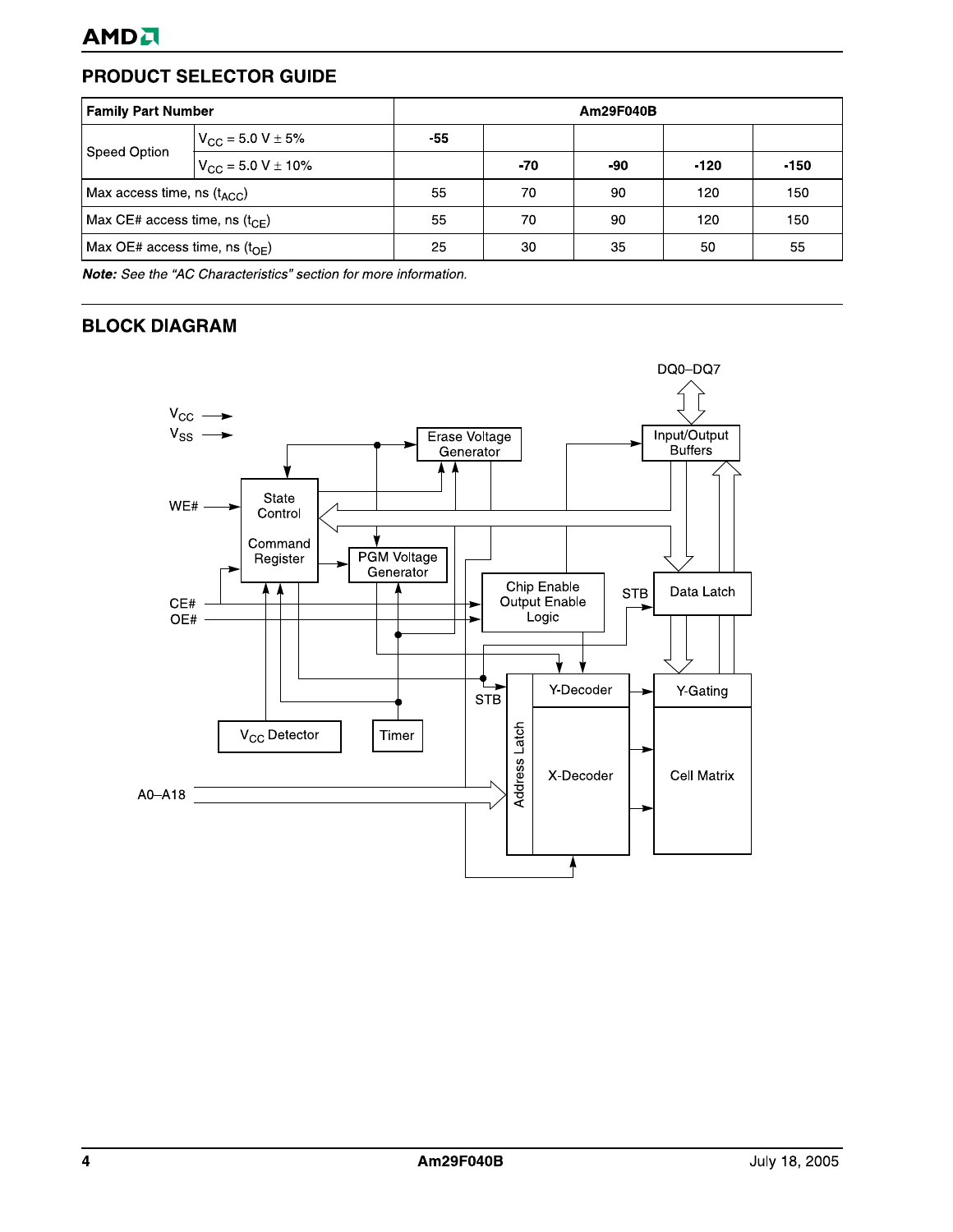#### **CONNECTION DIAGRAMS**



| OE#.<br>$\triangledown$<br>A10<br>2<br>CE#<br>3<br>DQ7<br>4<br>DQ6<br>5<br>DQ5<br>6<br>DQ4<br>DQ3<br>8<br>$V_{SS}$<br>9<br>DQ2<br>10<br>DQ1<br>DQ0<br>12<br>13<br>A0 | 32-Pin Reverse TSOP | 32<br>A11<br>31<br>A9<br>A8<br>30<br>29<br>A <sub>13</sub><br>28<br>A14<br>27<br>A17<br>WE#<br>26<br>$V_{\rm CC}$<br>25<br>24<br>A18<br>23<br>A16<br>22<br>A <sub>15</sub><br>21<br>A <sub>12</sub><br>20<br>A7 |
|----------------------------------------------------------------------------------------------------------------------------------------------------------------------|---------------------|-----------------------------------------------------------------------------------------------------------------------------------------------------------------------------------------------------------------|
| 14<br>A1<br>A <sub>2</sub><br>15<br>16<br>A3                                                                                                                         |                     | 19<br>A6<br>18<br>A5<br>17<br>A4                                                                                                                                                                                |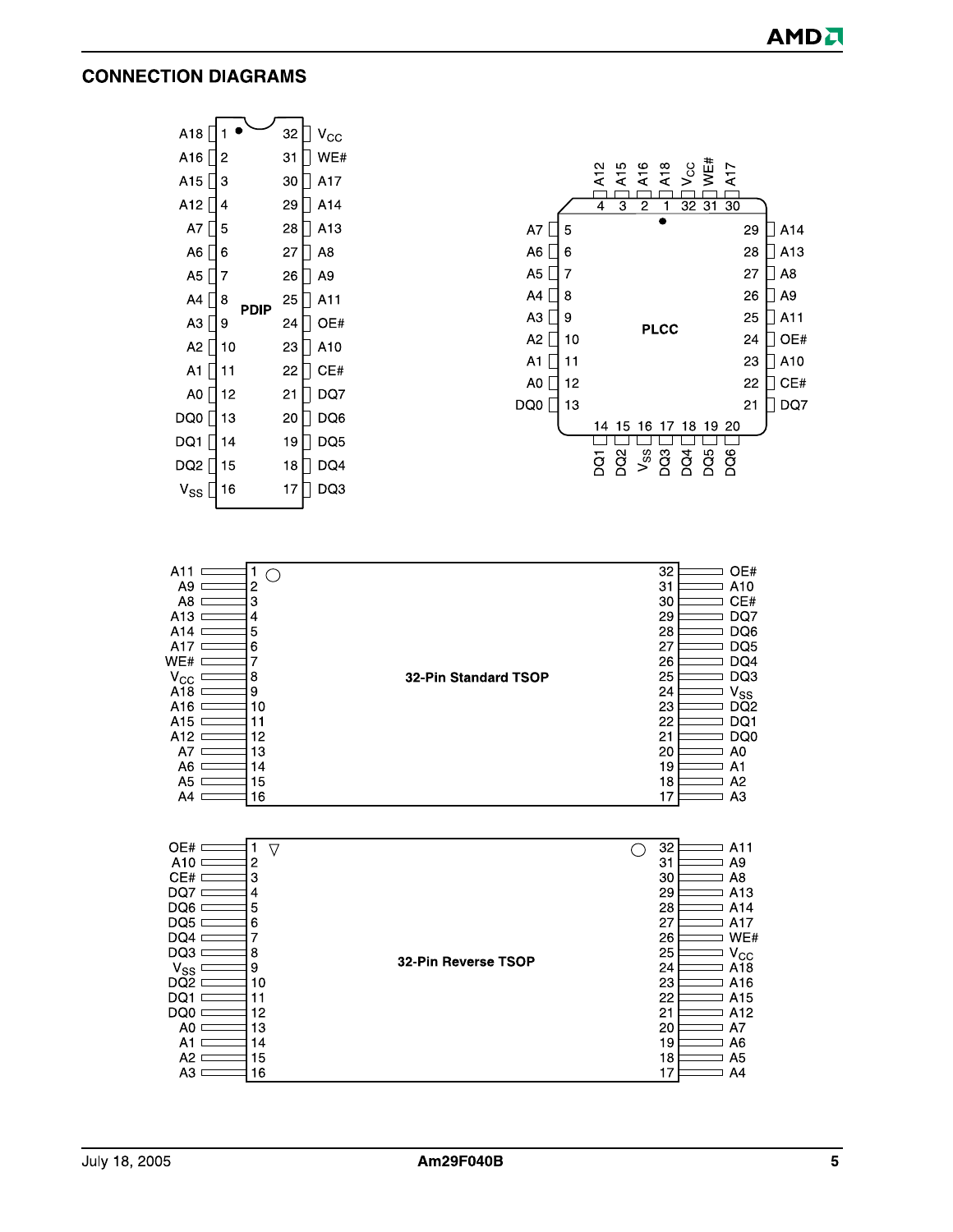# **AMDA**

#### **PIN CONFIGURATION**

| A0-A18   | $=$      | Address Inputs                                                                                                             |    |            |         |   |
|----------|----------|----------------------------------------------------------------------------------------------------------------------------|----|------------|---------|---|
| DQ0-DQ7  | $\equiv$ | Data Input/Output                                                                                                          | 19 |            |         |   |
| CE#      | $=$      | Chip Enable                                                                                                                |    | A0-A18     |         | 8 |
| WE#      | $=$      | Write Enable                                                                                                               |    |            | DQ0-DQ7 |   |
| OE#      | $=$      | <b>Output Enable</b>                                                                                                       |    |            |         |   |
| $V_{SS}$ | $=$      | Device Ground                                                                                                              |    | CE#<br>OE# |         |   |
| $V_{CC}$ |          | $=+5.0$ V single power supply<br>(see Product Selector Guide for<br>device speed ratings and voltage<br>supply tolerances) |    | WE#        |         |   |

**LOGIC SYMBOL**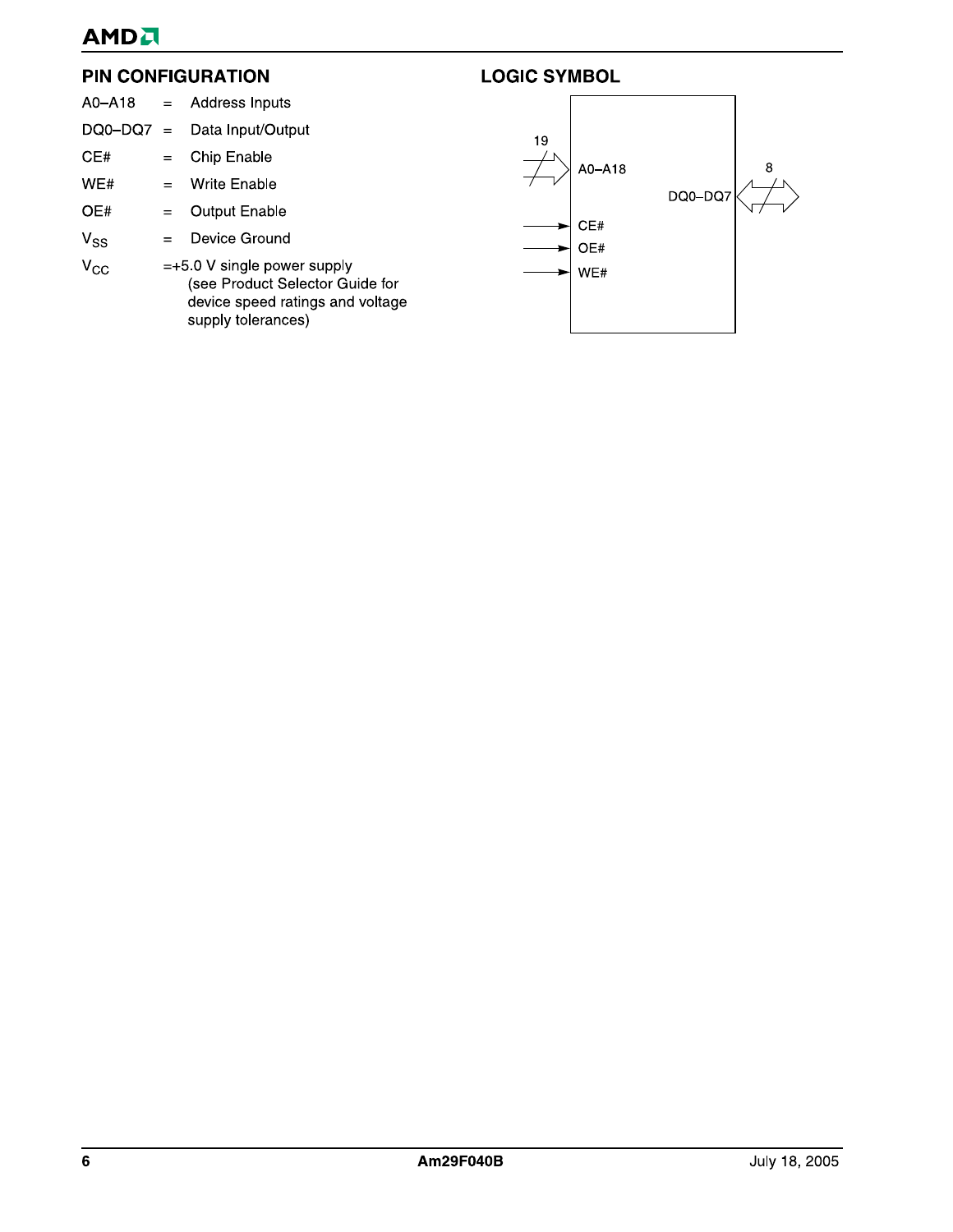#### **ORDERING INFORMATION**

#### **Standard Products**

AMD standard products are available in several packages and operating ranges. The order number (Valid Combination) is formed by a combination of the following:



5.0 V Read, Program, and Erase

| <b>Valid Combinations</b> | V <sub>CC</sub> Voltage                          |                |
|---------------------------|--------------------------------------------------|----------------|
| AM29F040B-55              | JC, JI, JE, JD, JF, JK                           | 5.0 V $\pm$ 5% |
| AM29F040B-70              | EC, ED, EI, EE, EF<br>FC, FI, FE, EK             |                |
| AM29F040B-90              | PC, PI, PE, PD, PF, PK,                          | $5.0 V + 10\%$ |
| AM29F040B-120             | JC, JI, JE, JD, JF, JK<br>EC, EI, EE, ED, EF, EK |                |
| AM29F040B-150             | FC, FI, FE                                       |                |

#### **Valid Combinations**

Valid Combinations list configurations planned to be supported in volume for this device. Consult the local AMD sales office to confirm availability of specific valid combinations and to check on newly released combinations.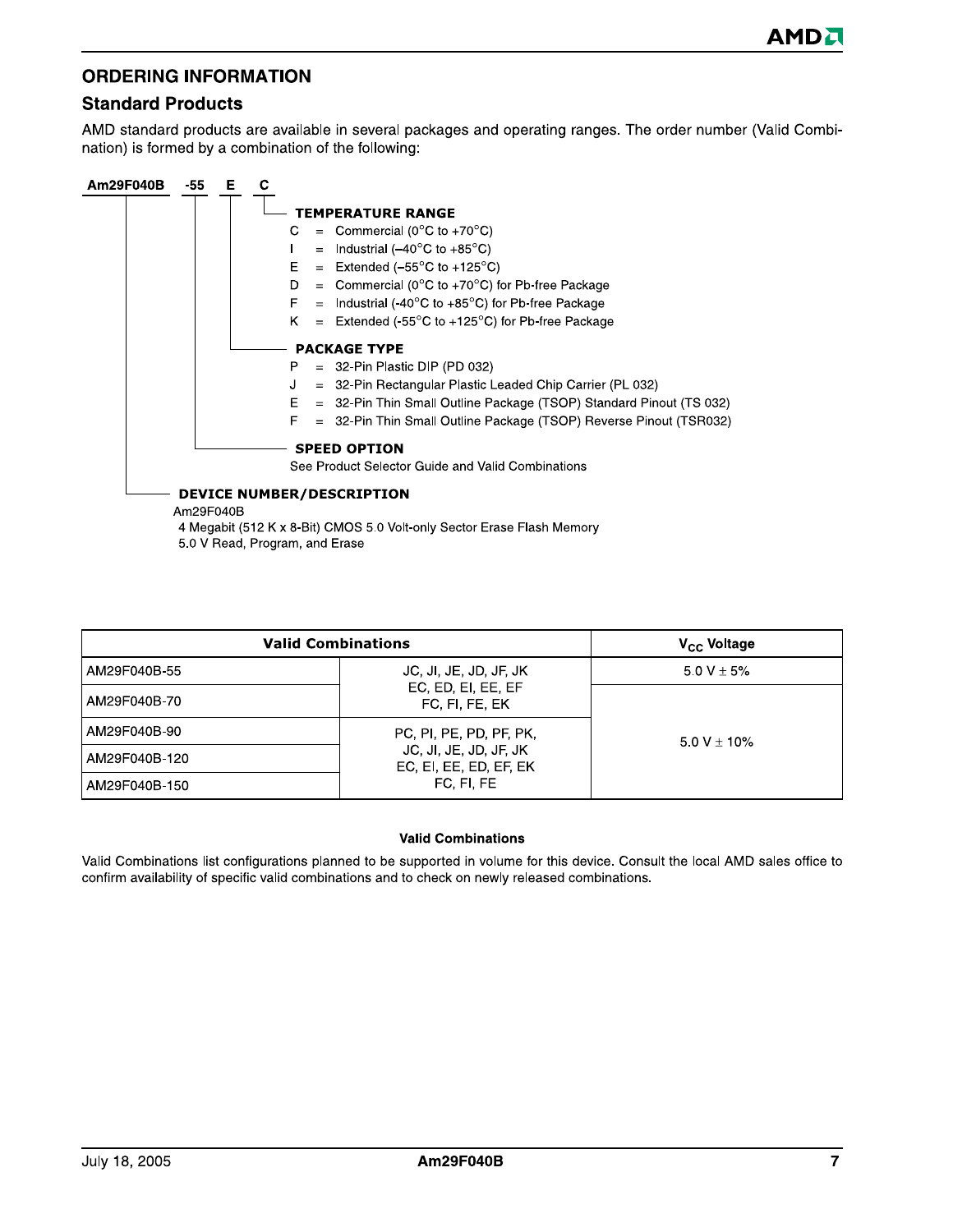# **DEVICE BUS OPERATIONS**

This section describes the requirements and use of the device bus operations, which are initiated through the internal command register. The command register itself does not occupy any addressable memory location. The register is composed of latches that store the commands, along with the address and data information needed to execute the command. The contents of the register serve as inputs to the internal state machine. The state machine outputs dictate the function of the device. The appropriate device bus operations table lists the inputs and control levels required, and the resulting output. The following subsections describe each of these operations in further detail.

| Table 1. Am29F040B Device Bus Operations |  |  |  |
|------------------------------------------|--|--|--|
|------------------------------------------|--|--|--|

| Operation             | CE#                  | OE#    | WE# | A0-A20   | <b>DQ0-DQ7</b>   |
|-----------------------|----------------------|--------|-----|----------|------------------|
| Read                  |                      |        | H   | $A_{IN}$ | $D_{\text{OUT}}$ |
| Write                 |                      | н      |     | $A_{IN}$ | $D_{IN}$         |
| <b>CMOS Standby</b>   | $V_{\rm CC}$ ± 0.5 V | v      |     | v        | High-Z           |
| <b>TTL Standby</b>    | н                    | v<br>́ |     | v<br>́   | High-Z           |
| <b>Output Disable</b> |                      | н      | Н   | v<br>↗   | High-Z           |

#### Legend:

L = Logic Low =  $V_{1L}$ , H = Logic High =  $V_{1H}$ ,  $V_{1D}$  = 12.0 ± 0.5 V, X = Don't Care, D<sub>IN</sub> = Data In, D<sub>OUT</sub> = Data Out, A<sub>IN</sub> = Address In Note: See the "Sector Protection/Unprotection" section. for more information.

#### **Requirements for Reading Array Data**

To read array data from the outputs, the system must drive the CE# and OE# pins to  $V_{IL}$ . CE# is the power control and selects the device. OE# is the output control and gates array data to the output pins. WE# should remain at V<sub>IH</sub>.

The internal state machine is set for reading array data upon device power-up, or after a hardware reset. This ensures that no spurious alteration of the memory content occurs during the power transition. No command is necessary in this mode to obtain array data. Standard microprocessor read cycles that assert valid addresses on the device address inputs produce valid data on the device data outputs. The device remains enabled for read access until the command register contents are altered.

See "Reading Array Data" for more information. Refer to the AC Read Operations table for timing specifications and to the Read Operations Timings diagram for the timing waveforms.  $I_{CC1}$  in the DC Characteristics table represents the active current specification for reading array data.

#### **Writing Commands/Command Sequences**

To write a command or command sequence (which includes programming data to the device and erasing sectors of memory), the system must drive WE# and CE# to  $V_{IL}$ , and OE# to  $V_{IH}$ .

An erase operation can erase one sector, multiple sectors, or the entire device. The Sector Address Tables indicate the address space that each sector occupies. A "sector address" consists of the address bits required to uniquely select a sector. See the "Command Definitions" section for details on erasing a sector or the entire chip, or suspending/resuming the erase operation.

After the system writes the autoselect command sequence, the device enters the autoselect mode. The system can then read autoselect codes from the internal register (which is separate from the memory array) on DQ7-DQ0. Standard read cycle timings apply in this mode. Refer to the "Autoselect Mode" and "Autoselect Command Sequence" sections for more information.

 $I_{CC2}$  in the DC Characteristics table represents the active current specification for the write mode. The "AC Characteristics" section contains timing specification tables and timing diagrams for write operations.

#### **Program and Erase Operation Status**

During an erase or program operation, the system may check the status of the operation by reading the status bits on DQ7-DQ0. Standard read cycle timings and  $I_{CC}$ read specifications apply. Refer to "Write Operation Status" for more information, and to each AC Characteristics section for timing diagrams.

#### **Standby Mode**

When the system is not reading or writing to the device, it can place the device in the standby mode. In this mode, current consumption is greatly reduced, and the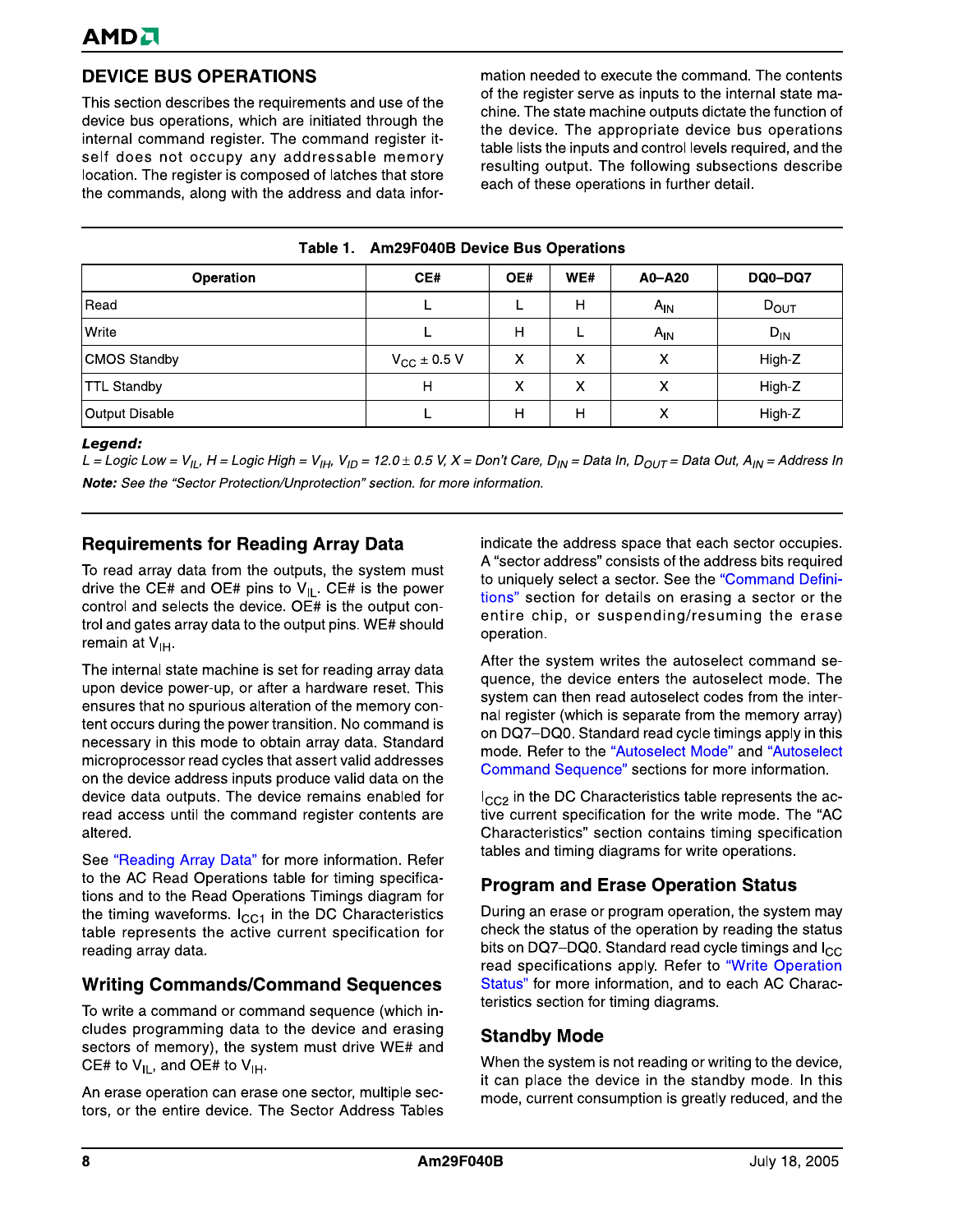outputs are placed in the high impedance state, independent of the OE# input.

The device enters the CMOS standby mode when the CE# pin is held at  $V_{CC} \pm 0.5$  V. (Note that this is a more restricted voltage range than  $V_{\text{IH}}$ .) The device enters the TTL standby mode when CE# is held at  $V_{\text{IH}}$ . The device requires the standard access time  $(t_{CE})$  before it is ready to read data.

If the device is deselected during erasure or programming, the device draws active current until the operation is completed.

I<sub>CC3</sub> in the DC Characteristics tables represents the standby current specification.

#### **Output Disable Mode**

When the OE# input is at  $V_{H}$ , output from the device is disabled. The output pins are placed in the high impedance state.

| <b>Sector</b>   | A18      | A17 | A16 | <b>Address Range</b> |  |  |  |  |  |  |  |
|-----------------|----------|-----|-----|----------------------|--|--|--|--|--|--|--|
| SA <sub>0</sub> | 0        | U   | 0   | 00000h-0FFFFh        |  |  |  |  |  |  |  |
| SA <sub>1</sub> | 0        | 0   |     | 10000h-1FFFFh        |  |  |  |  |  |  |  |
| SA <sub>2</sub> | $\Omega$ |     | 0   | 20000h-2FFFFh        |  |  |  |  |  |  |  |
| SA <sub>3</sub> | 0        |     |     | 30000h-3FFFFh        |  |  |  |  |  |  |  |
| SA4             |          | 0   | 0   | 40000h-4FFFFh        |  |  |  |  |  |  |  |
| SA <sub>5</sub> |          | 0   |     | 50000h-5FFFFh        |  |  |  |  |  |  |  |
| SA <sub>6</sub> |          |     | 0   | 60000h-6FFFFh        |  |  |  |  |  |  |  |
| SA7             |          |     |     | 70000h-7FFFFh        |  |  |  |  |  |  |  |
|                 |          |     |     |                      |  |  |  |  |  |  |  |

Table 2. **Sector Addresses Table** 

Note: All sectors are 64 Kbytes in size.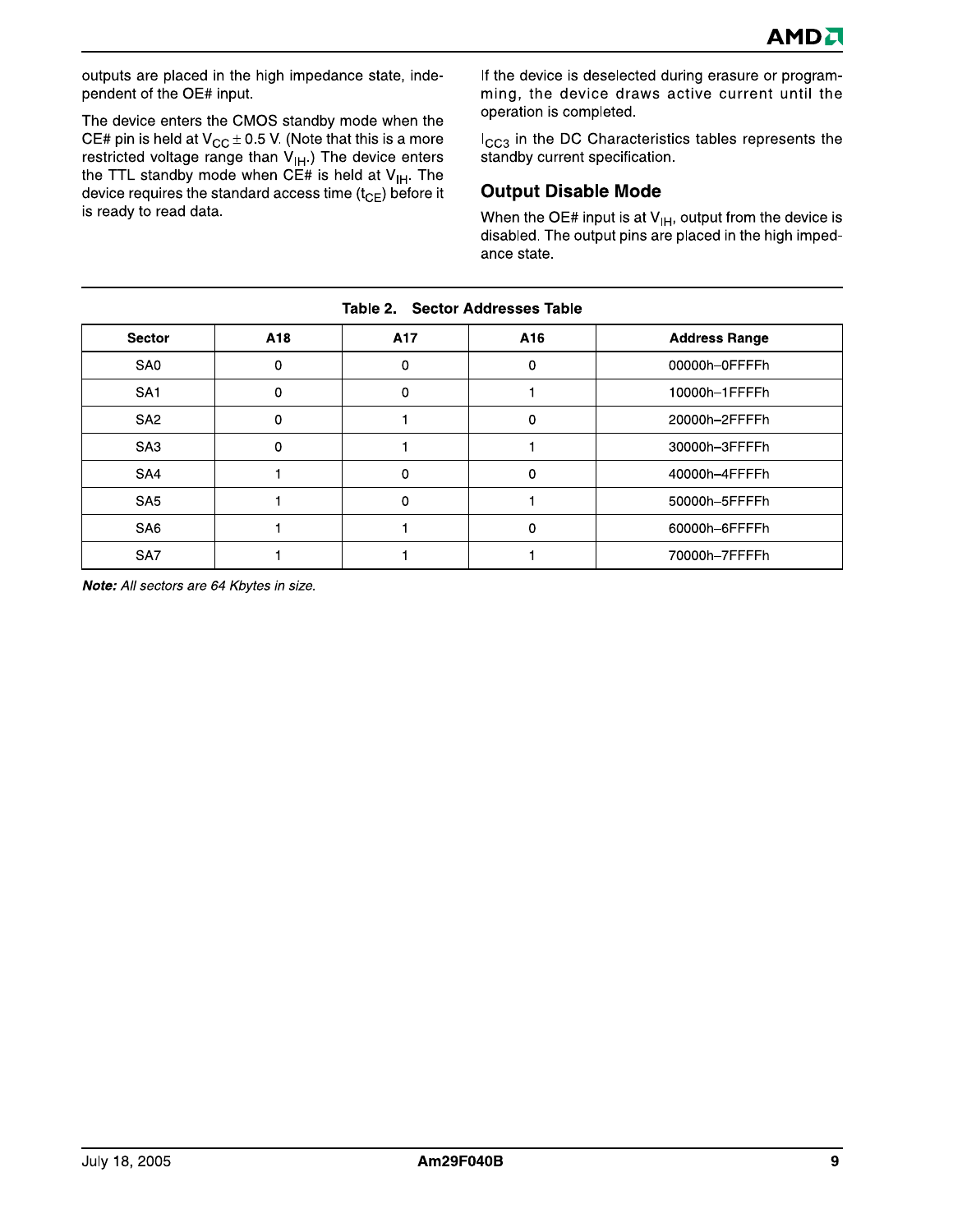#### **Autoselect Mode**

The autoselect mode provides manufacturer and device identification, and sector protection verification, through identifier codes output on DQ7-DQ0. This mode is primarily intended for programming equipment to automatically match a device to be programmed with its corresponding programming algorithm. However, the autoselect codes can also be accessed in-system through the command register.

When using programming equipment, the autoselect mode requires  $V_{ID}$  (11.5 V to 12.5 V) on address pin A9. Address pins A6, A1, and A0 must be as shown in Autoselect Codes (High Voltage Method) table. In addition, when verifying sector protection, the sector address must appear on the appropriate highest order address bits. Refer to the corresponding Sector Address Tables. The Command Definitions table shows the remaining address bits that are don't care. When all necessary bits have been set as required, the programming equipment may then read the corresponding identifier code on DQ7-DQ0.

To access the autoselect codes in-system, the host system can issue the autoselect command via the command register, as shown in the Command Definitions table. This method does not require  $V_{ID}$ . See "Command Definitions" for details on using the autoselect mode.

| Am29F040B Autoselect Codes (High Voltage Method)<br>Table 3. |                   |         |                 |           |                 |           |                 |                 |                               |  |
|--------------------------------------------------------------|-------------------|---------|-----------------|-----------|-----------------|-----------|-----------------|-----------------|-------------------------------|--|
| <b>Description</b>                                           | A18-A16           | A15-A10 | A <sub>9</sub>  | $A8 - A7$ | Α6              | $A5 - A2$ | А1              | A0              | Identifier Code on<br>DQ7-DQ0 |  |
| Manufacturer ID: AMD                                         | х                 | х       | V <sub>ID</sub> | X         | $V_{ L}$        | Χ         | $V_{IL}$        | $V_{IL}$        | 01h                           |  |
| Device ID: Am29F040B                                         | х                 | х       | $V_{ID}$        | x         | $V_{IL}$        | X         | $V_{IL}$        | $V_{\text{IH}}$ | A4h                           |  |
| Sector Protection                                            | Sector<br>Address | х       | V <sub>ID</sub> |           | $V_{\parallel}$ |           |                 |                 | 01h (protected)               |  |
| Verification                                                 |                   |         |                 | x         |                 | x         | V <sub>IH</sub> | $V_{IL}$        | 00h (unprotected)             |  |

## **Sector Protection/Unprotection**

The hardware sector protection feature disables both program and erase operations in any sector. The hardware sector unprotection feature re-enables both program and erase operations in previously protected sectors.

Sector protection/unprotection must be implemented using programming equipment. The procedure requires a high voltage ( $V_{ID}$ ) on address pin A9 and the control pins. Details on this method are provided in a supplement, publication number 19957. Contact an AMD representative to obtain a copy of the appropriate document.

The device is shipped with all sectors unprotected. AMD offers the option of programming and protecting sectors at its factory prior to shipping the device through AMD's ExpressFlash™ Service. Contact an AMD representative for details.

It is possible to determine whether a sector is protected or unprotected. See "Autoselect Mode" for details.

#### **Hardware Data Protection**

The command sequence requirement of unlock cycles for programming or erasing provides data protection against inadvertent writes (refer to the Command Definitions table). In addition, the following hardware data protection measures prevent accidental erasure or programming, which might otherwise be caused by spurious system level signals during  $V_{CC}$  power-up and power-down transitions, or from system noise.

#### Low V<sub>CC</sub> Write Inhibit

When  $V_{CC}$  is less than  $V_{LKO}$ , the device does not accept any write cycles. This protects data during V<sub>CC</sub> power-up and power-down. The command register and all internal program/erase circuits are disabled, and the device resets. Subsequent writes are ignored until  $V_{CC}$ is greater than V<sub>LKO</sub>. The system must provide the proper signals to the control pins to prevent unintentional writes when  $V_{CC}$  is greater than  $V_{LKO}$ .

#### **Write Pulse "Glitch" Protection**

Noise pulses of less than 5 ns (typical) on OE#, CE# or WE# do not initiate a write cycle.

#### **Logical Inhibit**

Write cycles are inhibited by holding any one of  $OE# =$  $V_{IL}$ , CE# =  $V_{IH}$  or WE# =  $V_{IH}$ . To initiate a write cycle, CE# and WE# must be a logical zero while OE# is a logical one.

#### **Power-Up Write Inhibit**

If WE# = CE# =  $V_{IL}$  and OE# =  $V_{IH}$  during power up, the device does not accept commands on the rising edge of WE#. The internal state machine is automatically reset to reading array data on power-up.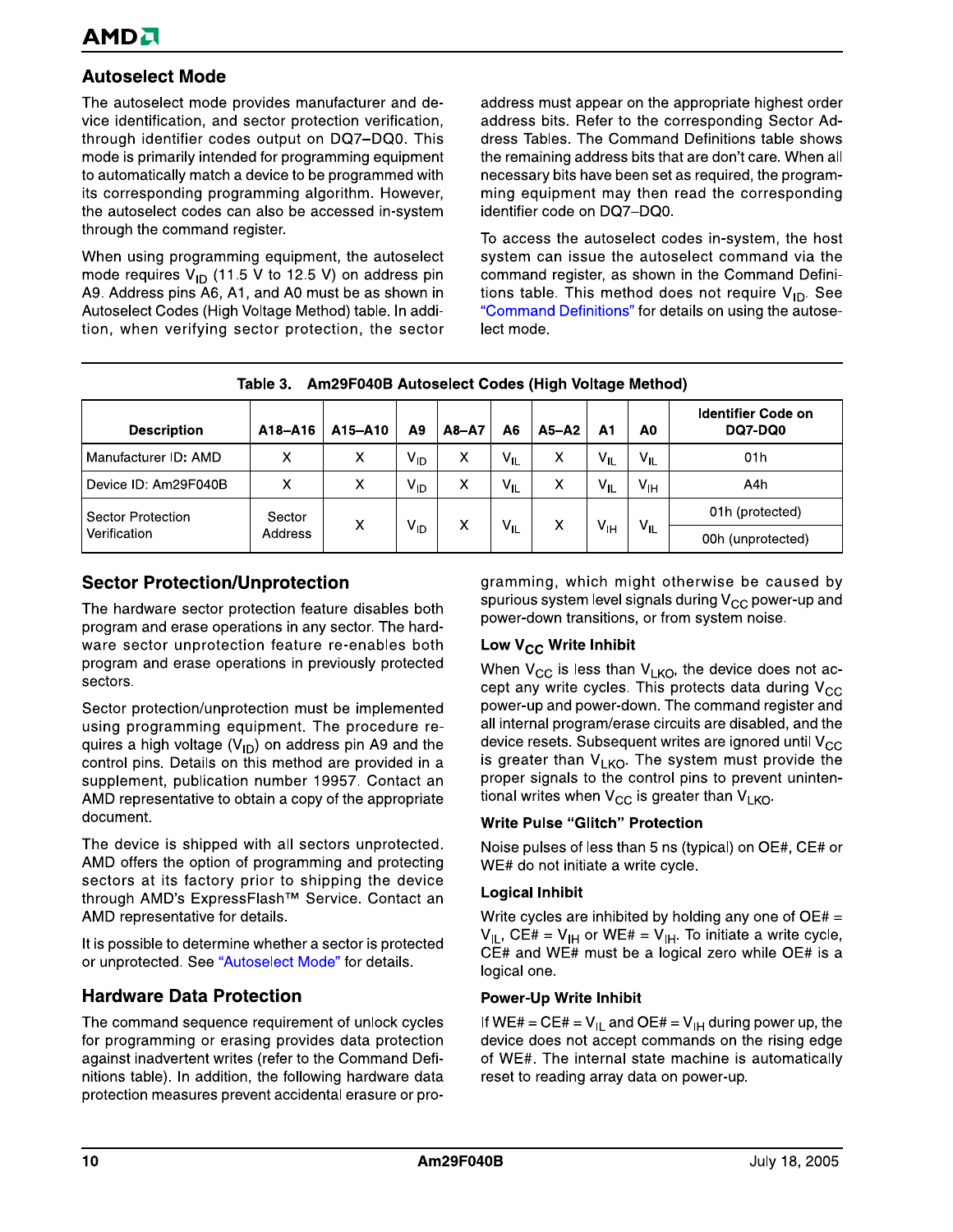#### **COMMAND DEFINITIONS**

Writing specific address and data commands or sequences into the command register initiates device operations. The Command Definitions table defines the valid register command sequences. Writing incorrect address and data values or writing them in the improper sequence resets the device to reading array data.

All addresses are latched on the falling edge of WE# or CE#, whichever happens later. All data is latched on the rising edge of WE# or CE#, whichever happens first. Refer to the appropriate timing diagrams in the "AC Characteristics" section.

#### **Reading Array Data**

The device is automatically set to reading array data after device power-up. No commands are required to retrieve data. The device is also ready to read array data after completing an Embedded Program or Embedded Erase algorithm.

After the device accepts an Erase Suspend command, the device enters the Erase Suspend mode. The system can read array data using the standard read timings, except that if it reads at an address within erase-suspended sectors, the device outputs status data. After completing a programming operation in the Erase Suspend mode, the system may once again read array data with the same exception. See "Erase Suspend/Erase Resume Commands" for more information on this mode.

The system *must* issue the reset command to re-enable the device for reading array data if DQ5 goes high, or while in the autoselect mode. See the "Reset Command" section, next.

See also "Requirements for Reading Array Data" in the "Device Bus Operations" section for more information. The Read Operations table provides the read parameters, and Read Operation Timings diagram shows the timing diagram.

#### **Reset Command**

Writing the reset command to the device resets the device to reading array data. Address bits are don't care for this command.

The reset command may be written between the sequence cycles in an erase command sequence before erasing begins. This resets the device to reading array data. Once erasure begins, however, the device ignores reset commands until the operation is complete.

The reset command may be written between the sequence cycles in a program command sequence before programming begins. This resets the device to reading array data (also applies to programming in Erase Suspend mode). Once programming begins, however, the device ignores reset commands until the operation is complete.

The reset command may be written between the sequence cycles in an autoselect command sequence. Once in the autoselect mode, the reset command must be written to return to reading array data (also applies to autoselect during Erase Suspend).

If DQ5 goes high during a program or erase operation, writing the reset command returns the device to reading array data (also applies during Erase Suspend).

#### **Autoselect Command Sequence**

The autoselect command sequence allows the host system to access the manufacturer and devices codes. and determine whether or not a sector is protected. The Command Definitions table shows the address and data requirements. This method is an alternative to that shown in the Autoselect Codes (High Voltage Method) table, which is intended for PROM programmers and requires  $V_{ID}$  on address bit A9.

The autoselect command sequence is initiated by writing two unlock cycles, followed by the autoselect command. The device then enters the autoselect mode, and the system may read at any address any number of times, without initiating another command sequence.

A read cycle at address XX00h or retrieves the manufacturer code. A read cycle at address XX01h returns the device code. A read cycle containing a sector address (SA) and the address 02h in returns 01h if that sector is protected, or 00h if it is unprotected. Refer to the Sector Address tables for valid sector addresses.

The system must write the reset command to exit the autoselect mode and return to reading array data.

#### **Byte Program Command Sequence**

Programming is a four-bus-cycle operation. The program command sequence is initiated by writing two unlock write cycles, followed by the program set-up command. The program address and data are written next, which in turn initiate the Embedded Program algorithm. The system is not required to provide further controls or timings. The device automatically provides internally generated program pulses and verify the programmed cell margin. The Command Definitions take shows the address and data requirements for the byte program command sequence.

When the Embedded Program algorithm is complete, the device then returns to reading array data and addresses are no longer latched. The system can determine the status of the program operation by using DQ7 or DQ6. See "Write Operation Status" for information on these status bits.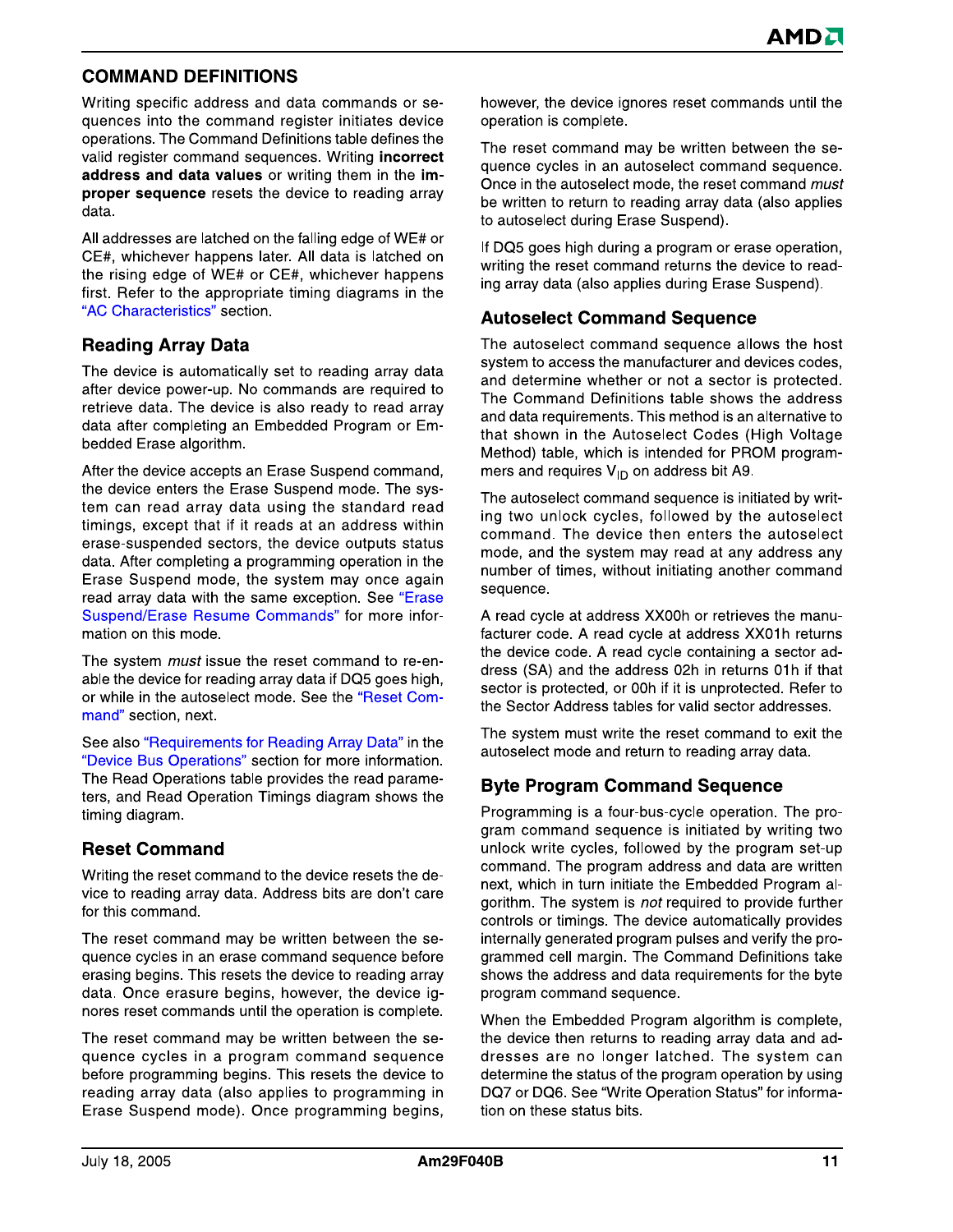Any commands written to the device during the Embedded Program Algorithm are ignored.

Programming is allowed in any sequence and across sector boundaries. A bit cannot be programmed from a "0" back to a "1". Attempting to do so may halt the operation and set DQ5 to "1", or cause the Data# Polling algorithm to indicate the operation was successful. However, a succeeding read shows that the data is still "0". Only erase operations can convert a "0" to a "1".



Note: See the appropriate Command Definitions table for program command sequence.

Figure 1. Program Operation

#### **Chip Erase Command Sequence**

Chip erase is a six-bus-cycle operation. The chip erase command sequence is initiated by writing two unlock cycles, followed by a set-up command. Two additional unlock write cycles are then followed by the chip erase command, which in turn invokes the Embedded Erase algorithm. The device does not require the system to preprogram prior to erase. The Embedded Erase algorithm automatically preprograms and verifies the entire memory for an all zero data pattern prior to electrical erase. The system is not required to provide any controls or timings during these operations. The Command Definitions table shows the address and data requirements for the chip erase command sequence.

Any commands written to the chip during the Embedded Erase algorithm are ignored.

The system can determine the status of the erase operation by using DQ7, DQ6, or DQ2. See "Write Operation Status" for information on these status bits. When the Embedded Erase algorithm is complete, the device returns to reading array data and addresses are no longer latched.

Figure 2 illustrates the algorithm for the erase operation. See the Erase and Program Operations tables in "AC Characteristics" for parameters, and to the Chip/ Sector Erase Operation Timings for timing waveforms.

#### **Sector Erase Command Sequence**

Sector erase is a six bus cycle operation. The sector erase command sequence is initiated by writing two unlock cycles, followed by a set-up command. Two additional unlock write cycles are then followed by the address of the sector to be erased, and the sector erase command. The Command Definitions table shows the address and data requirements for the sector erase command sequence.

The device does not require the system to preprogram the memory prior to erase. The Embedded Erase algorithm automatically programs and verifies the sector for an all zero data pattern prior to electrical erase. The system is not required to provide any controls or timings during these operations.

After the command sequence is written, a sector erase time-out of 50 µs begins. During the time-out period, additional sector addresses and sector erase commands may be written. Loading the sector erase buffer may be done in any sequence, and the number of sectors may be from one sector to all sectors. The time between these additional cycles must be less than 50 us, otherwise the last address and command might not be accepted, and erasure may begin. It is recommended that processor interrupts be disabled during this time to ensure all commands are accepted. The interrupts can be re-enabled after the last Sector Erase command is written. If the time between additional sector erase commands can be assumed to be less than 50 µs, the system need not monitor DQ3. Any command other than Sector Erase or Erase Suspend during the time-out period resets the device to reading array data. The system must rewrite the command sequence and any additional sector addresses and commands.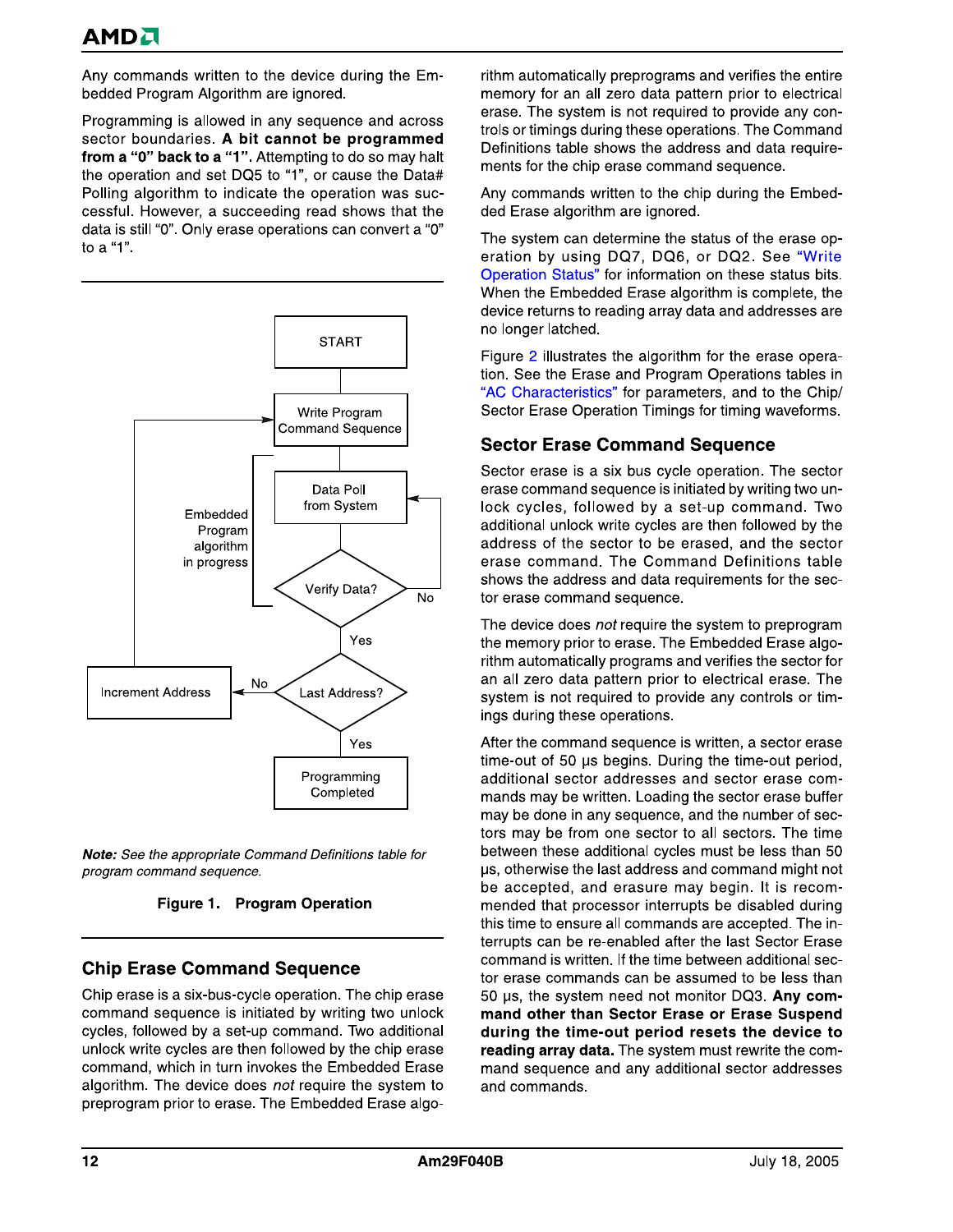The system can monitor DQ3 to determine if the sector erase timer has timed out. (See the "DQ3: Sector Erase Timer" section.) The time-out begins from the rising edge of the final WE# pulse in the command sequence.

Once the sector erase operation has begun, only the Erase Suspend command is valid. All other commands are ignored.

When the Embedded Erase algorithm is complete, the device returns to reading array data and addresses are no longer latched. The system can determine the status of the erase operation by using DQ7, DQ6, or DQ2. Refer to "Write Operation Status" for information on these status bits.

Figure 2 illustrates the algorithm for the erase operation. Refer to the Erase/Program Operations tables in the "AC Characteristics" section for parameters, and to the Sector Erase Operations Timing diagram for timing waveforms.

#### **Erase Suspend/Erase Resume Commands**

The Erase Suspend command allows the system to interrupt a sector erase operation and then read data from, or program data to, any sector not selected for erasure. This command is valid only during the sector erase operation, including the 50 µs time-out period during the sector erase command sequence. The Erase Suspend command is ignored if written during the chip erase operation or Embedded Program algorithm. Writing the Erase Suspend command during the Sector Erase time-out immediately terminates the time-out period and suspends the erase operation. Addresses are "don't-cares" when writing the Erase Suspend command.

When the Erase Suspend command is written during a sector erase operation, the device requires a maximum of 20 us to suspend the erase operation. However, when the Erase Suspend command is written during the sector erase time-out, the device immediately terminates the time-out period and suspends the erase operation.

After the erase operation has been suspended, the system can read array data from or program data to any sector not selected for erasure. (The device "erase suspends" all sectors selected for erasure.) Normal read and write timings and command definitions apply. Reading at any address within erase-suspended sectors produces status data on DQ7-DQ0. The system can use DQ7, or DQ6 and DQ2 together, to determine if a sector is actively erasing or is erase-suspended. See "Write Operation Status" for information on these status bits.

After an erase-suspended program operation is complete, the system can once again read array data within non-suspended sectors. The system can determine the status of the program operation using the DQ7 or DQ6 status bits, just as in the standard program operation. See "Write Operation Status" for more information.

The system may also write the autoselect command sequence when the device is in the Erase Suspend mode. The device allows reading autoselect codes even at addresses within erasing sectors, since the codes are not stored in the memory array. When the device exits the autoselect mode, the device reverts to the Erase Suspend mode, and is ready for another valid operation. See "Autoselect Command Sequence" for more information.

The system must write the Erase Resume command (address bits are "don't care") to exit the erase suspend mode and continue the sector erase operation. Further writes of the Resume command are ignored. Another Erase Suspend command can be written after the device has resumed erasing.



#### Notes:

- 1. See the appropriate Command Definitions table for erase command sequence.
- 2. See "DQ3: Sector Erase Timer" for more information.

#### Figure 2. Erase Operation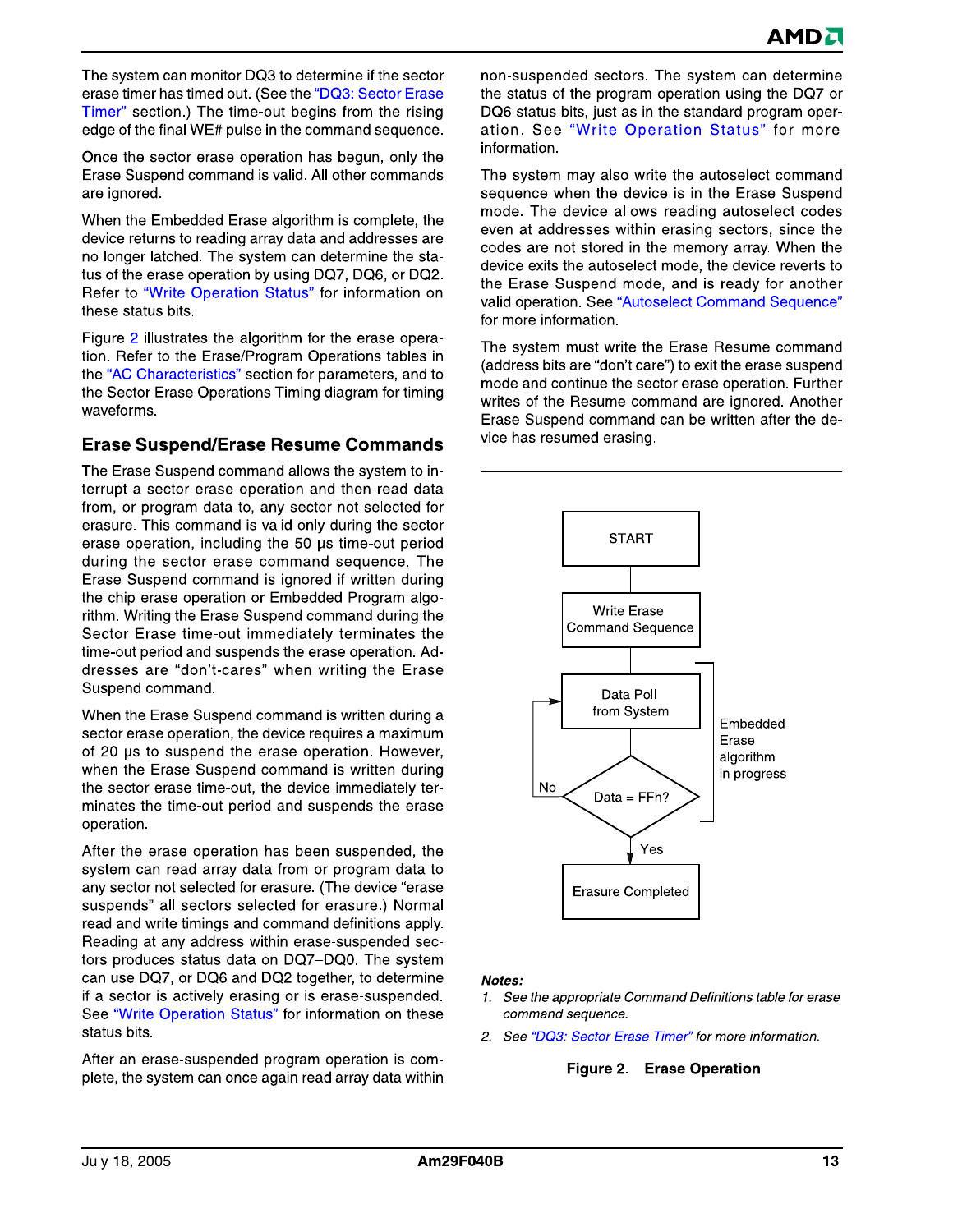## **Command Definitions**

| Command<br><b>Sequence</b><br>(Note 1) |                       |                | Bus Cycles (Notes 2-4) |                |               |      |              |                |           |      |              |      |              |             |
|----------------------------------------|-----------------------|----------------|------------------------|----------------|---------------|------|--------------|----------------|-----------|------|--------------|------|--------------|-------------|
|                                        |                       | Cycles         | <b>First</b>           |                | <b>Second</b> |      | <b>Third</b> |                | Fourth    |      | <b>Fifth</b> |      | <b>Sixth</b> |             |
|                                        |                       |                | Addr                   | Data           | Addr          | Data | <b>Addr</b>  | <b>Data</b>    | Addr      | Data | Addr         | Data | <b>Addr</b>  | <b>Data</b> |
| Read (Note 5)                          |                       | $\mathbf{1}$   | <b>RA</b>              | <b>RD</b>      |               |      |              |                |           |      |              |      |              |             |
| Reset (Note 6)                         |                       | 1              | <b>XXX</b>             | F <sub>0</sub> |               |      |              |                |           |      |              |      |              |             |
|                                        | Manufacturer ID       | $\overline{4}$ | 555                    | AA             | 2AA           | 55   | 555          | 90             | X00       | 01   |              |      |              |             |
| Autoselect<br>(Note 7)                 | Device ID             | $\overline{4}$ | 555                    | AA             | 2AA           | 55   | 555          | 90             | X01       | A4   |              |      |              |             |
|                                        | Sector Protect Verify |                |                        |                |               | 55   |              | 90             | <b>SA</b> | 00   |              |      |              |             |
|                                        | (Note 8)              | $\overline{4}$ | 555                    | AA             | 2AA           |      | 555          |                | X02       | 01   |              |      |              |             |
| Program                                |                       | 4              | 555                    | AA             | 2AA           | 55   | 555          | A <sub>0</sub> | PA        | PD   |              |      |              |             |
| Chip Erase                             |                       | 6              | 555                    | AA             | 2AA           | 55   | 555          | 80             | 555       | AA   | 2AA          | 55   | 555          | 10          |
| Sector Erase                           |                       | 6              | 555                    | AA             | 2AA           | 55   | 555          | 80             | 555       | AA   | 2AA          | 55   | SA           | 30          |
| Erase Suspend (Note 9)                 |                       | 1              | <b>XXX</b>             | B <sub>0</sub> |               |      |              |                |           |      |              |      |              |             |
| Erase Resume (Note 10)                 |                       | $\mathbf{1}$   | <b>XXX</b>             | 30             |               |      |              |                |           |      |              |      |              |             |

#### Table 4. Am29F040B Command Definitions

#### Legend:

 $X = Don't care$ 

 $RA = Address$  of the memory location to be read.

RD = Data read from location RA during read operation.

PA = Address of the memory location to be programmed. Addresses latch on the falling edge of the WE# or CE# pulse, whichever happens later.

PD = Data to be programmed at location PA. Data latches on the rising edge of WE# or CE# pulse, whichever happens first.

SA = Address of the sector to be verified (in autoselect mode) or erased. Address bits A18-A16 select a unique sector.

#### Notes:

- 1. See Table 1 for description of bus operations.
- $2.$ All values are in hexadecimal.
- 3. Except when reading array or autoselect data, all bus cycles are write operations.
- 4. Address bits A18-A11 are don't cares for unlock and command cycles, unless SA or PA required.
- No unlock or command cycles required when reading array data. 5.
- 6. The Reset command is required to return to reading array data when device is in the autoselect mode, or if DQ5 goes high (while the device is providing status data).
- 7. The fourth cycle of the autoselect command sequence is a read cycle.
- The data is 00h for an unprotected sector and 01h for a 8. protected sector. See "Autoselect Command Sequence" for more information.
- 9. The system may read and program in non-erasing sectors, or enter the autoselect mode, when in the Erase Suspend mode. The Erase Suspend command is valid only during a sector erase operation.
- 10. The Erase Resume command is valid only during the Erase Suspend mode.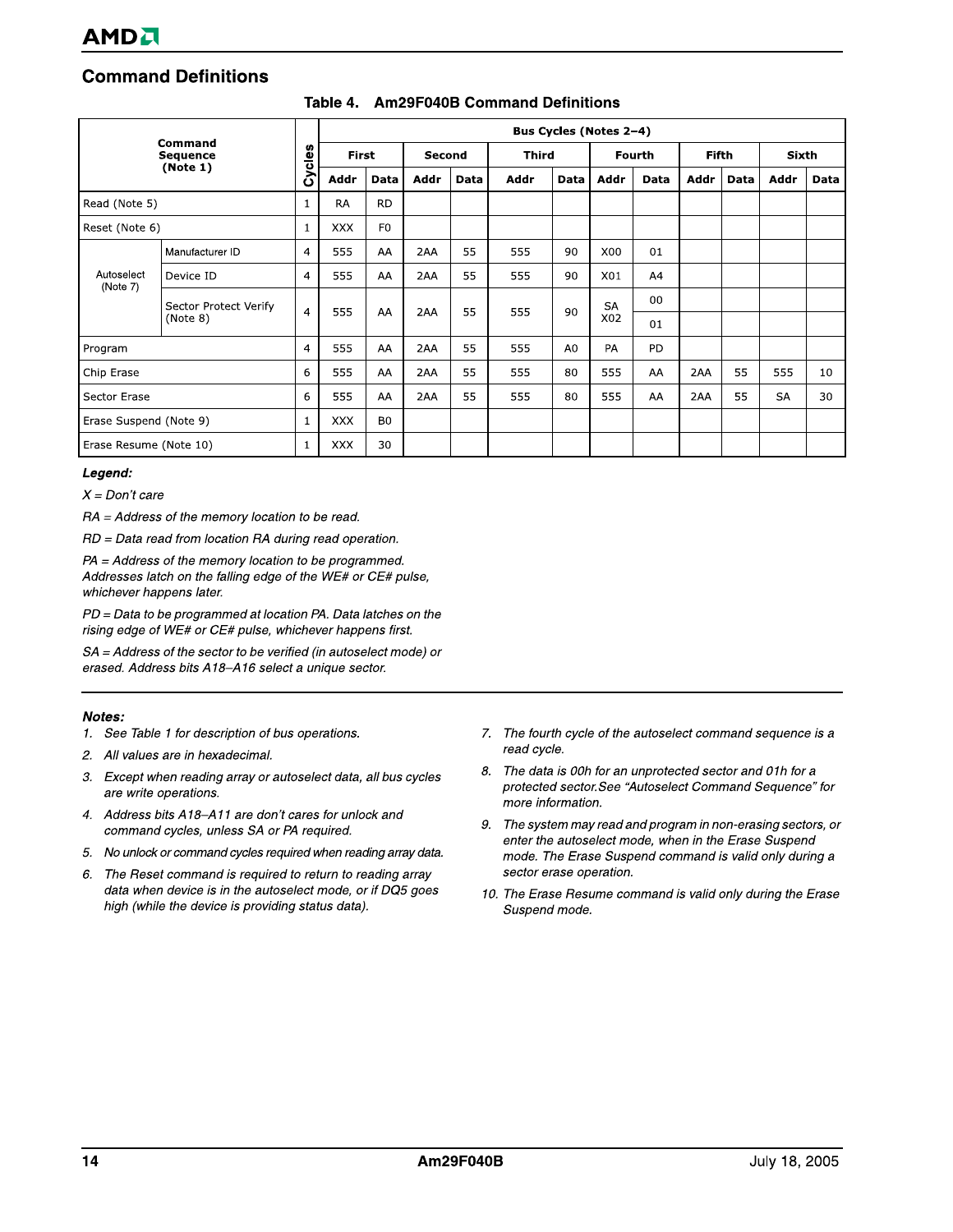#### **WRITE OPERATION STATUS**

The device provides several bits to determine the status of a write operation: DQ2, DQ3, DQ5, DQ6, and DQ7. Table 5 and the following subsections describe the functions of these bits. DQ7 and DQ6 each offer a method for determining whether a program or erase operation is complete or in progress. These three bits are discussed first.

#### **DQ7: Data# Polling**

The Data# Polling bit, DQ7, indicates to the host system whether an Embedded Algorithm is in progress or completed, or whether the device is in Erase Suspend. Data# Polling is valid after the rising edge of the final WE# pulse in the program or erase command sequence.

During the Embedded Program algorithm, the device outputs on DQ7 the complement of the datum programmed to DQ7. This DQ7 status also applies to programming during Erase Suspend. When the Embedded Program algorithm is complete, the device outputs the datum programmed to DQ7. The system must provide the program address to read valid status information on DQ7. If a program address falls within a protected sector, Data# Polling on DQ7 is active for approximately 2 us, then the device returns to reading array data.

During the Embedded Erase algorithm, Data# Polling produces a "0" on DQ7. When the Embedded Erase algorithm is complete, or if the device enters the Erase Suspend mode, Data# Polling produces a "1" on DQ7. This is analogous to the complement/true datum output described for the Embedded Program algorithm: the erase function changes all the bits in a sector to "1"; prior to this, the device outputs the "complement," or "0." The system must provide an address within any of the sectors selected for erasure to read valid status information on DQ7.

After an erase command sequence is written, if all sectors selected for erasing are protected, Data# Polling on DQ7 is active for approximately 100 us, then the device returns to reading array data. If not all selected sectors are protected, the Embedded Erase algorithm erases the unprotected sectors, and ignores the selected sectors that are protected.

When the system detects DQ7 has changed from the complement to true data, it can read valid data at DQ7-DQ0 on the *following* read cycles. This is because DQ7 may change asynchronously with DQ0-DQ6 while Output Enable (OE#) is asserted low. The Data# Polling Timings (During Embedded Algorithms) figure in the "AC Characteristics" section illustrates this.

Table 5 shows the outputs for Data# Polling on DQ7. Figure 3 shows the Data# Polling algorithm.



Notes:

- 1. VA = Valid address for programming. During a sector erase operation, a valid address is an address within any sector selected for erasure. During chip erase, a valid address is any non-protected sector address.
- 2. DQ7 should be rechecked even if DQ5 = "1" because DQ7 may change simultaneously with DQ5.

#### Figure 3. Data# Polling Algorithm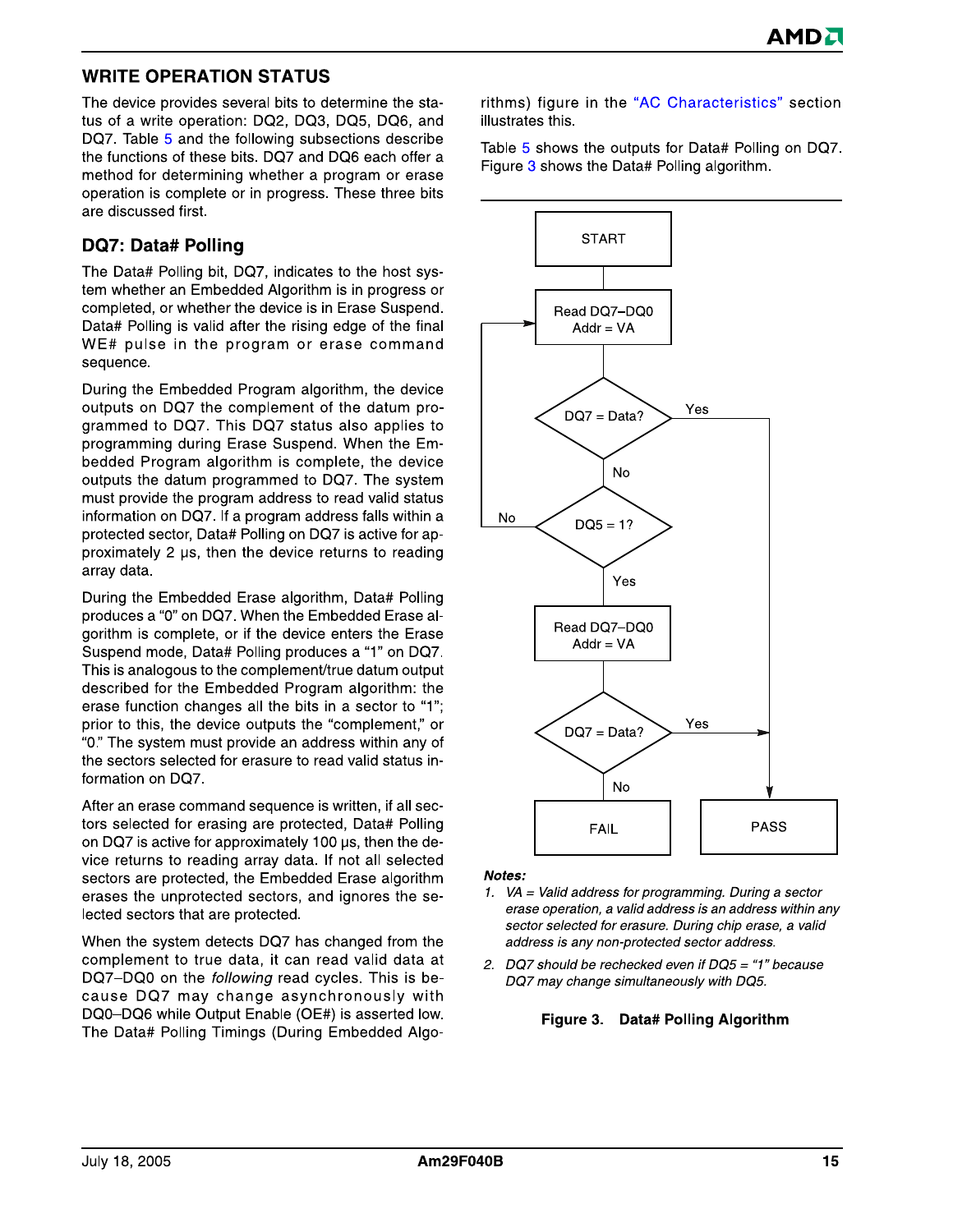# DQ6: Toggle Bit I

Toggle Bit I on DQ6 indicates whether an Embedded Program or Erase algorithm is in progress or complete, or whether the device has entered the Erase Suspend mode. Toggle Bit I may be read at any address, and is valid after the rising edge of the final WE# pulse in the command sequence (prior to the program or erase operation), and during the sector erase time-out.

During an Embedded Program or Erase algorithm operation, successive read cycles to any address cause DQ6 to toggle. (The system may use either OE# or CE# to control the read cycles.) When the operation is complete, DQ6 stops toggling.

After an erase command sequence is written, if all sectors selected for erasing are protected, DQ6 toggles for approximately 100 µs, then returns to reading array data. If not all selected sectors are protected, the Embedded Erase algorithm erases the unprotected sectors, and ignores the selected sectors that are protected.

The system can use DQ6 and DQ2 together to determine whether a sector is actively erasing or is erasesuspended. When the device is actively erasing (that is, the Embedded Erase algorithm is in progress), DQ6 toggles. When the device enters the Erase Suspend mode, DQ6 stops toggling. However, the system must also use DQ2 to determine which sectors are erasing or erase-suspended. Alternatively, the system can use DQ7 (see the subsection on "DQ7: Data# Polling").

If a program address falls within a protected sector, DQ6 toggles for approximately 2 us after the program command sequence is written, then returns to reading array data.

DQ6 also toggles during the erase-suspend-program mode, and stops toggling once the Embedded Program algorithm is complete.

The Write Operation Status table shows the outputs for Toggle Bit I on DQ6. Refer to Figure 4 for the toggle bit algorithm, and to the Toggle Bit Timings figure in the "AC Characteristics" section for the timing diagram. The DQ2 vs. DQ6 figure shows the differences between DQ2 and DQ6 in graphical form. See also the subsection on "DQ2: Toggle Bit II".

#### **DQ2: Toggle Bit II**

The "Toggle Bit II" on DQ2, when used with DQ6, indicates whether a particular sector is actively erasing (that is, the Embedded Erase algorithm is in progress), or whether that sector is erase-suspended. Toggle Bit II is valid after the rising edge of the final WE# pulse in the command sequence.

DQ2 toggles when the system reads at addresses within those sectors that have been selected for erasure. (The system may use either OE# or CE# to control the read cycles.) But DQ2 cannot distinguish whether the sector is actively erasing or is erase-suspended. DQ6, by comparison, indicates whether the device is actively erasing, or is in Erase Suspend, but cannot distinguish which sectors are selected for erasure. Thus, both status bits are required for sector and mode information. Refer to Table 5 to compare outputs for DQ2 and DQ6.

Figure 4 shows the toggle bit algorithm in flowchart form, and the section "DQ2: Toggle Bit II" explains the algorithm. See also the "DQ6: Toggle Bit I" subsection. Refer to the Toggle Bit Timings figure for the toggle bit timing diagram. The DQ2 vs. DQ6 figure shows the differences between DQ2 and DQ6 in graphical form.

#### **Reading Toggle Bits DQ6/DQ2**

Refer to Figure 4 for the following discussion. Whenever the system initially begins reading toggle bit status, it must read DQ7-DQ0 at least twice in a row to determine whether a toggle bit is toggling. Typically, a system would note and store the value of the toggle bit after the first read. After the second read, the system would compare the new value of the toggle bit with the first. If the toggle bit is not toggling, the device has completed the program or erase operation. The system can read array data on DQ7-DQ0 on the following read cycle.

However, if after the initial two read cycles, the system determines that the toggle bit is still toggling, the system also should note whether the value of DQ5 is high (see the section on DQ5). If it is, the system should then determine again whether the toggle bit is toggling, since the toggle bit may have stopped toggling just as DQ5 went high. If the toggle bit is no longer toggling, the device has successfully completed the program or erase operation. If it is still toggling, the device did not complete the operation successfully, and the system must write the reset command to return to reading array data.

The remaining scenario is that the system initially determines that the toggle bit is toggling and DQ5 has not gone high. The system may continue to monitor the toggle bit and DQ5 through successive read cycles, determining the status as described in the previous paragraph. Alternatively, it may choose to perform other system tasks. In this case, the system must start at the beginning of the algorithm when it returns to determine the status of the operation (top of Figure 4).

# **DQ5: Exceeded Timing Limits**

DQ5 indicates whether the program or erase time has exceeded a specified internal pulse count limit. Under these conditions DQ5 produces a "1." This is a failure condition that indicates the program or erase cycle was not successfully completed.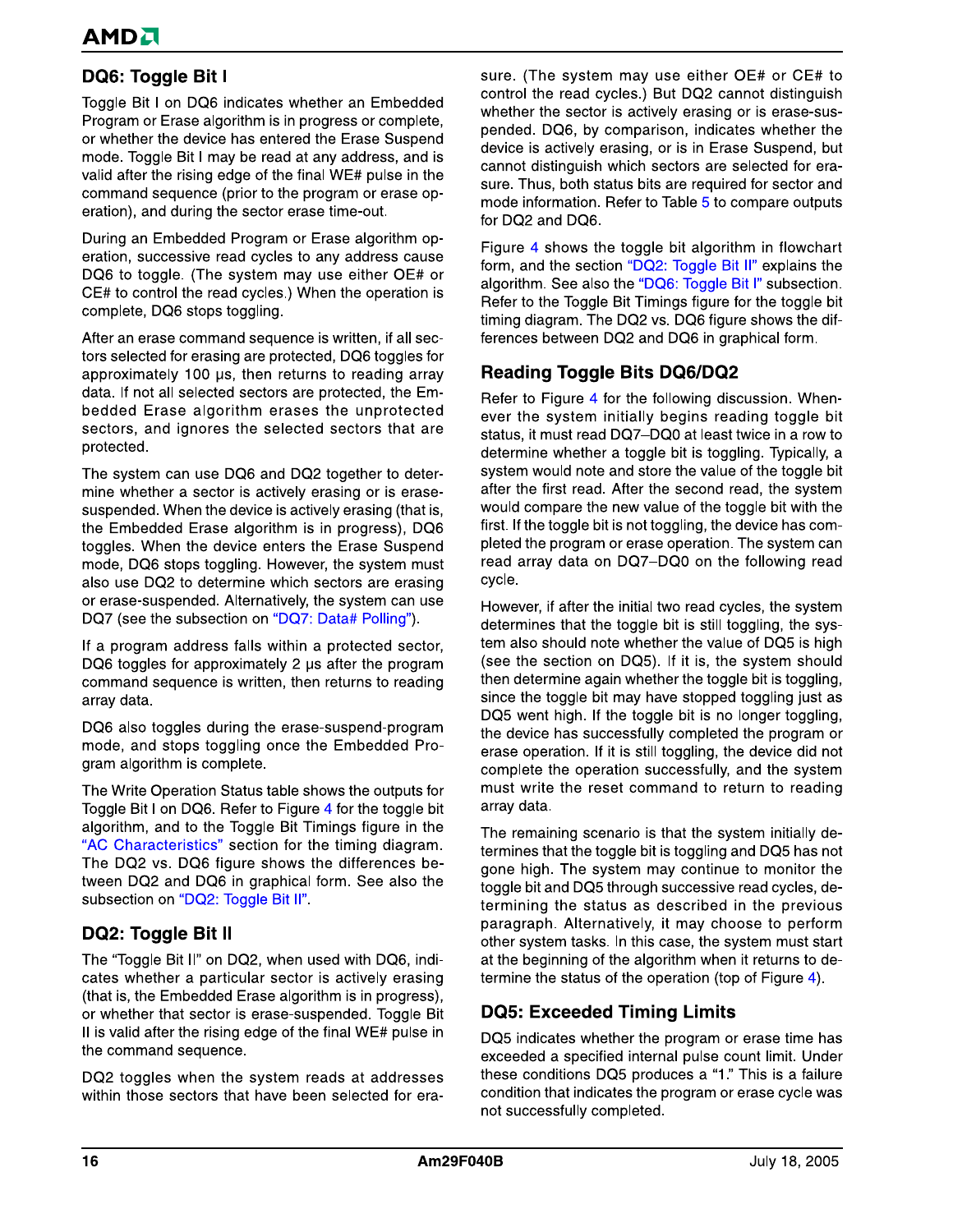The DQ5 failure condition may appear if the system tries to program a "1" to a location that is previously programmed to "0." Only an erase operation can change a "0" back to a "1." Under this condition, the device halts the operation, and when the operation has exceeded the timing limits, DQ5 produces a "1."

Under both these conditions, the system must issue the reset command to return the device to reading array data.

#### **DQ3: Sector Erase Timer**

After writing a sector erase command sequence, the system may read DQ3 to determine whether or not an erase operation has begun. (The sector erase timer does not apply to the chip erase command.) If additional sectors are selected for erasure, the entire timeout also applies after each additional sector erase command. When the time-out is complete. DQ3 switches from "0" to "1." The system may ignore DQ3 if the system can guarantee that the time between additional sector erase commands is always less than 50 us. See also the "Sector Erase Command Sequence" section.

After the sector erase command sequence is written, the system should read the status on DQ7 (Data# Polling) or DQ6 (Toggle Bit I) to ensure the device has accepted the command sequence, and then read DQ3. If DQ3 is "1", the internally controlled erase cycle has begun; all further commands (other than Erase Suspend) are ignored until the erase operation is complete. If DQ3 is "0", the device accepts additional sector erase commands. To ensure the command has been accepted, the system software should check the status of DQ3 prior to and following each subsequent sector erase command. If DQ3 is high on the second status check, the last command might not have been accepted. Table 5 shows the outputs for DQ3.



- 1. Read toggle bit twice to determine whether or not it is toggling. See text.
- 2. Recheck toggle bit because it may stop toggling as DQ5 changes to "1". See text.

#### Figure 4. Toggle Bit Algorithm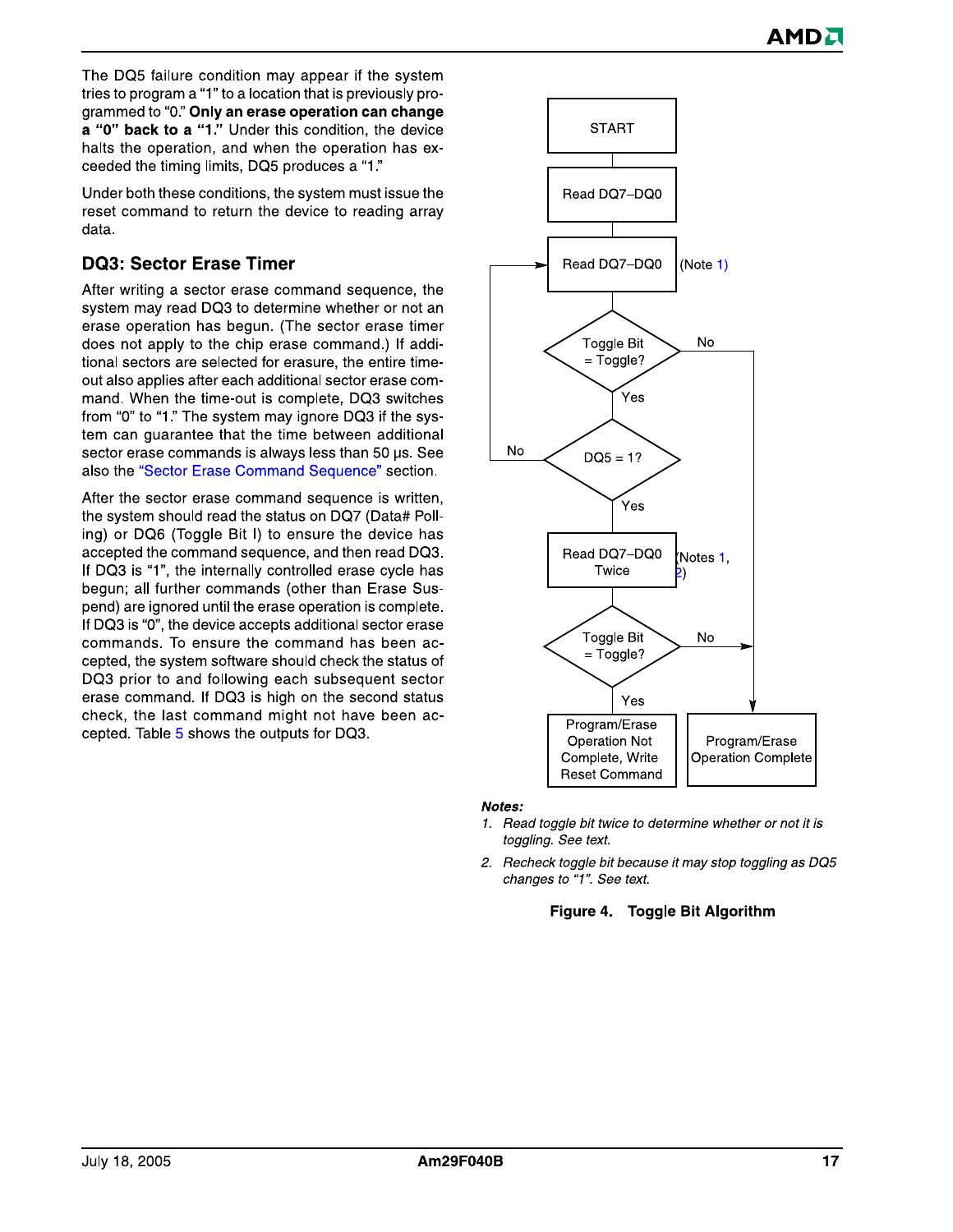| <b>AMD</b> U    |                                                     |                 |                               |                 |      |                             |
|-----------------|-----------------------------------------------------|-----------------|-------------------------------|-----------------|------|-----------------------------|
|                 | Table 5.                                            |                 | <b>Write Operation Status</b> |                 |      |                             |
|                 | Operation                                           | DQ7<br>(Note 1) | DQ6                           | DQ5<br>(Note 2) | DQ3  | DQ <sub>2</sub><br>(Note 1) |
| Standard        | Embedded Program Algorithm                          | <b>DQ7#</b>     | Toggle                        | 0               | N/A  | No toggle                   |
| Mode            | Embedded Erase Algorithm                            | 0               | Toggle                        | 0               |      | Toggle                      |
| Erase           | Reading within Erase<br><b>Suspended Sector</b>     |                 | No toggle                     | 0               | N/A  | Toggle                      |
| Suspend<br>Mode | Reading within Non-Erase<br><b>Suspended Sector</b> | Data            | Data                          | Data            | Data | Data                        |
|                 | Erase-Suspend-Program                               | <b>DQ7#</b>     | Toggle                        | 0               | N/A  | N/A                         |

Notes:

1. DQ7 and DQ2 require a valid address when reading status information. Refer to the appropriate subsection for further details.

2. DQ5 switches to '1' when an Embedded Program or Embedded Erase operation has exceeded the maximum timing limits. See "DQ5: Exceeded Timing Limits" for more information.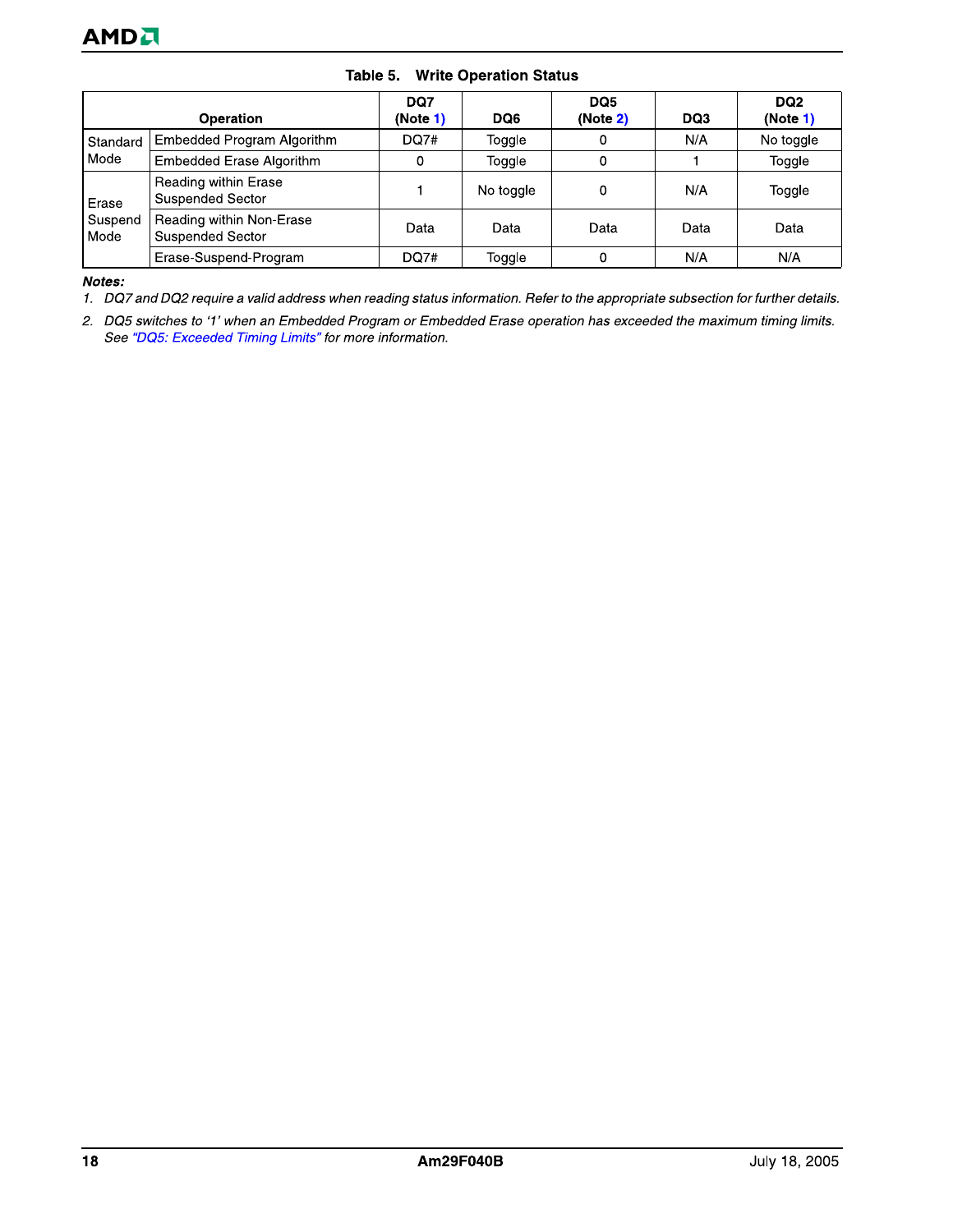#### **ABSOLUTE MAXIMUM RATINGS**

Storage Temperature

| Ambient Temperature                |
|------------------------------------|
| with Power Applied -55°C to +125°C |
| Voltage with Respect to Ground     |

| $V_{CC}$ (Note 1) $\dots \dots \dots \dots \dots \dots -2.0$ V to 7.0 V |  |
|-------------------------------------------------------------------------|--|
| A9, OE# (Note 2). -2.0 V to 12.5 V                                      |  |
| All other pins (Note 1) - 2.0 V to 7.0 V                                |  |

Output Short Circuit Current (Note 3) . . . . . . 200 mA

#### Notes:

- 1. Minimum DC voltage on input or I/O pins is -0.5 V. During voltage transitions, inputs may undershoot  $V_{SS}$  to -2.0 V for periods of up to 20 ns. See Figure 5. Maximum DC voltage on input and I/O pins is  $V_{CC}$  + 0.5 V. During voltage transitions, input and I/O pins may overshoot to  $V_{CC}$  + 2.0 V for periods up to 20 ns. See Figure 6.
- 2. Minimum DC input voltage on A9 pin is -0.5 V. During voltage transitions, A9 and OE# may undershoot  $V_{SS}$  to -2.0 V for periods of up to 20 ns. See Figure 5. Maximum DC input voltage on A9 and OE# is 12.5 V which may overshoot to 13.5 V for periods up to 20 ns.
- 3. No more than one output shorted to ground at a time. Duration of the short circuit should not be greater than one second.

Stresses above those listed under "Absolute Maximum Ratings" may cause permanent damage to the device. This is a stress rating only; functional operation of the device at these or any other conditions above those indicated in the operational sections of this specification is not implied. Exposure of the device to absolute maximum rating conditions for extended periods may affect device reliability.

# 20 ns  $20$  ns  $+0.8 V$  $-0.5V$  $-2.0 V 20$  ns

Figure 5. Maximum Negative **Overshoot Waveform** 





#### **OPERATING RANGES**

| <b>Commercial (C) Devices</b>                   |
|-------------------------------------------------|
| Ambient Temperature $(T_A)$ 0°C to +70°C        |
| <b>Industrial (I) Devices</b>                   |
| Ambient Temperature $(T_A)$ -40°C to +85°C      |
| <b>Extended (E) Devices</b>                     |
| Ambient Temperature $(T_A)$ -55°C to +125°C     |
| V <sub>CC</sub> Supply Voltages                 |
| $V_{CC}$ for $\pm$ 5% devices 4.75 V to +5.25 V |

 $V_{CC}$  for  $\pm$  10% devices ........... +4.5 V to +5.5 V

Operating ranges define those limits between which the functionality of the device is guaranteed.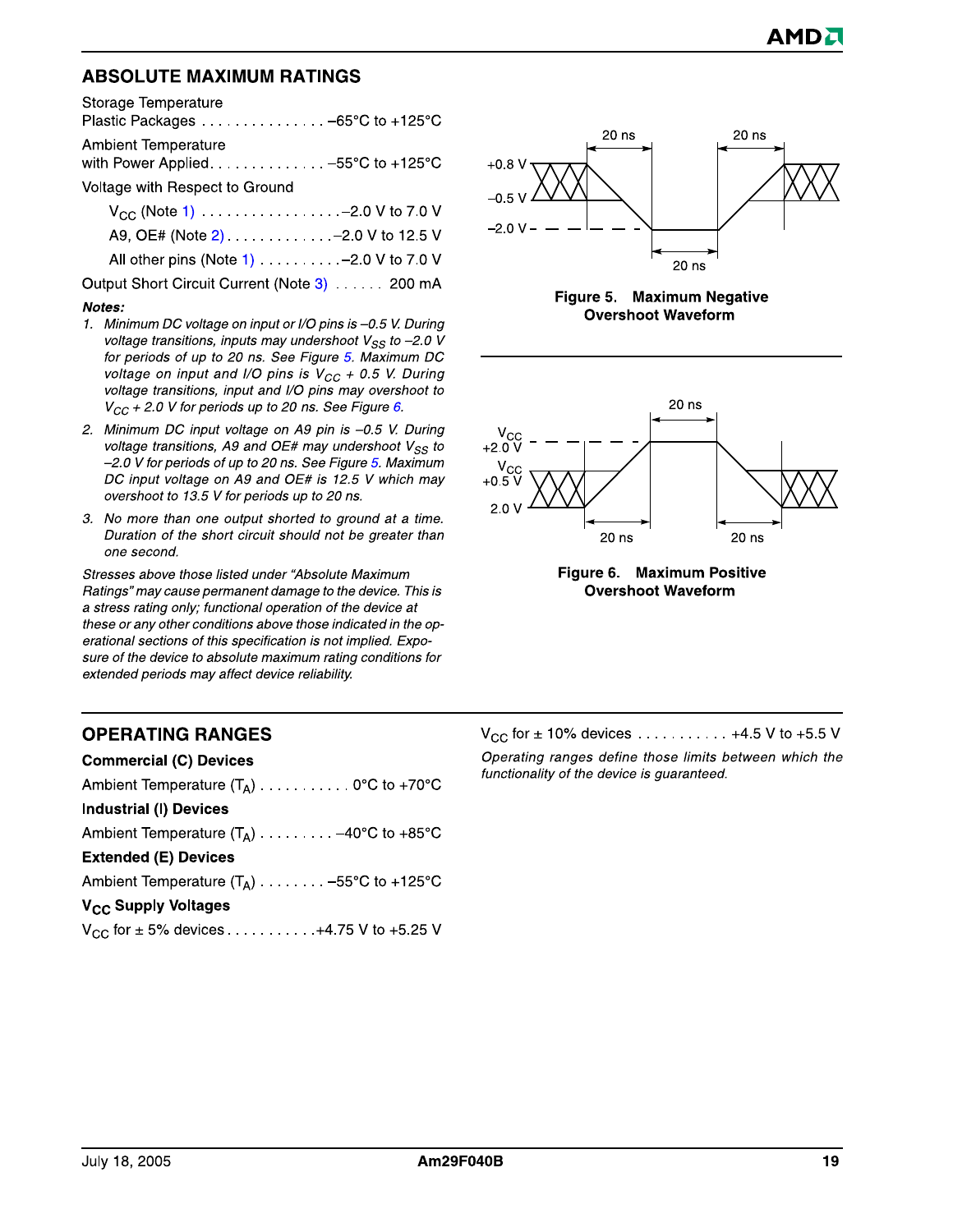# **TTL/NMOS Compatible**

| <b>Parameter</b><br>Symbol | <b>Parameter Description</b>                                            | <b>Test Description</b>                                                                   | Min    | Typ | Max                | Unit   |
|----------------------------|-------------------------------------------------------------------------|-------------------------------------------------------------------------------------------|--------|-----|--------------------|--------|
| łц                         | Input Load Current                                                      | $V_{IN}$ = $V_{SS}$ to $V_{CC}$ , $V_{CC}$ = $V_{CC}$ Max                                 |        |     | ±1.0               | μA     |
| I <sub>LIТ</sub>           | A9 Input Load Current                                                   | $V_{CC}$ = $V_{CC}$ Max, A9 = 12.5 V                                                      |        |     | 50                 | μA     |
| <sup>I</sup> LO            | Output Leakage Current                                                  | $V_{\text{OUT}} = V_{\text{SS}}$ to $V_{\text{CC}}$ , $V_{\text{CC}} = V_{\text{CC}}$ Max |        |     | ±1.0               | μA     |
| ICC1                       | V <sub>CC</sub> Active Read Current (Notes 1, 2)                        | $CE# = V_{II}$ , OE# = $V_{IH}$                                                           |        | 20  | 30                 | mA     |
| ICC2                       | V <sub>CC</sub> Active Write (Program/Erase)<br>Current (Notes 2, 3, 4) | $CE# = V_{II}$ , $OE# = V_{IH}$                                                           |        | 30  | 40                 | mA     |
| ICC3                       | V <sub>CC</sub> Standby Current (Note 2)                                | $CE# = V_{IH}$                                                                            |        | 0.4 | 1.0                | mA     |
| $V_{IL}$                   | Input Low Level                                                         |                                                                                           | $-0.5$ |     | 0.8                | V      |
| $V_{\text{IH}}$            | Input High Level                                                        |                                                                                           | 2.0    |     | $V_{\rm CC}$ + 0.5 | V      |
| $V_{ID}$                   | Voltage for Autoselect<br>and Sector Protect                            | $V_{CC}$ = 5.25 V                                                                         | 10.5   |     | 12.5               | $\vee$ |
| $V_{OL}$                   | Output Low Voltage                                                      | $I_{OL}$ = 12 mA, $V_{CC}$ = $V_{CC}$ Min                                                 |        |     | 0.45               | $\vee$ |
| $V_{OH}$                   | Output High Voltage                                                     | $I_{OH} = -2.5$ mA, $V_{CC} = V_{CC}$ Min                                                 | 2.4    |     |                    | $\vee$ |
| V <sub>LKO</sub>           | Low $V_{CC}$ Lock-Out Voltage                                           |                                                                                           | 3.2    |     | 4.2                | V      |

# **CMOS Compatible**

| <b>Parameter</b><br>Symbol | <b>Parameter Description</b>                                       | <b>Test Description</b>                                                                   | Min                 | Typ | Max                | Unit   |
|----------------------------|--------------------------------------------------------------------|-------------------------------------------------------------------------------------------|---------------------|-----|--------------------|--------|
| Կա                         | Input Load Current                                                 | $V_{IN}$ = $V_{SS}$ to $V_{CC}$ , $V_{CC}$ = $V_{CC}$ Max                                 |                     |     | ±1.0               | μA     |
| <sup>I</sup> LIT           | A9 Input Load Current                                              | $V_{CC} = V_{CC}$ Max, A9 = 12.5 V                                                        |                     |     | 50                 | μA     |
| <sup>I</sup> LO            | Output Leakage Current                                             | $V_{\text{OUT}} = V_{\text{SS}}$ to $V_{\text{CC}}$ , $V_{\text{CC}} = V_{\text{CC}}$ Max |                     |     | ±1.0               | μA     |
| ICC1                       | V <sub>CC</sub> Active Read Current<br>(Notes 1, 2)                | $CE# = V_{IL}$ , $OE# = V_{IH}$                                                           |                     | 20  | 30                 | mA     |
| ICC2                       | V <sub>CC</sub> Active Program/Erase Current<br>(Notes $2, 3, 4$ ) | $CE#$ = $V_{IL}$ , $OE#$ = $V_{IH}$                                                       |                     | 30  | 40                 | mA     |
| ICC3                       | V <sub>CC</sub> Standby Current (Notes 2, 5)                       | $CE# = V_{CC} \pm 0.5 V$                                                                  |                     | 1   | 5                  | μA     |
| $V_{\parallel}$            | Input Low Level                                                    |                                                                                           | $-0.5$              |     | 0.8                | v      |
| $V_{\text{IH}}$            | Input High Level                                                   |                                                                                           | $0.7 \times V_{CC}$ |     | $V_{\rm CC}$ + 0.3 | V      |
| $V_{ID}$                   | Voltage for Autoselect and Sector<br>Protect                       | $V_{\rm CC}$ = 5.25 V                                                                     | 10.5                |     | 12.5               | v      |
| $V_{OL}$                   | Output Low Voltage                                                 | $I_{OL}$ = 12.0 mA, $V_{CC}$ = $V_{CC}$ Min                                               |                     |     | 0.45               | v      |
| V <sub>OH1</sub>           | Output High Voltage                                                | $I_{OH} = -2.5$ mA, $V_{CC} = V_{CC}$ Min                                                 | $0.85\,V_{CC}$      |     |                    | $\vee$ |
| V <sub>OH2</sub>           |                                                                    | $I_{OH} = -100 \mu A$ , $V_{CC} = V_{CC}$ Min                                             | $V_{\rm CC}$ –0.4   |     |                    | v      |
| V <sub>LKO</sub>           | Low V <sub>CC</sub> Lock-out Voltage                               |                                                                                           | 3.2                 |     | 4.2                | v      |

#### Notes for DC Characteristics (both tables):

- 1. The  $I_{CC}$  current listed includes both the DC operating current and the frequency dependent component (at 6 MHz). The frequency component typically is less than 2 mA/MHz, with OE# at  $V_{I\!H}$ .
- 2. Maximum  $I_{CC}$  specifications are tested with  $V_{CC} = V_{CCmax}$ .
- 3.  $I_{CC}$  active while Embedded Algorithm (program or erase) is in progress.
- 4. Not 100% tested.
- 5. For CMOS mode only,  $I_{CC3} = 20 \mu A$  max at extended temperatures (> +85°C).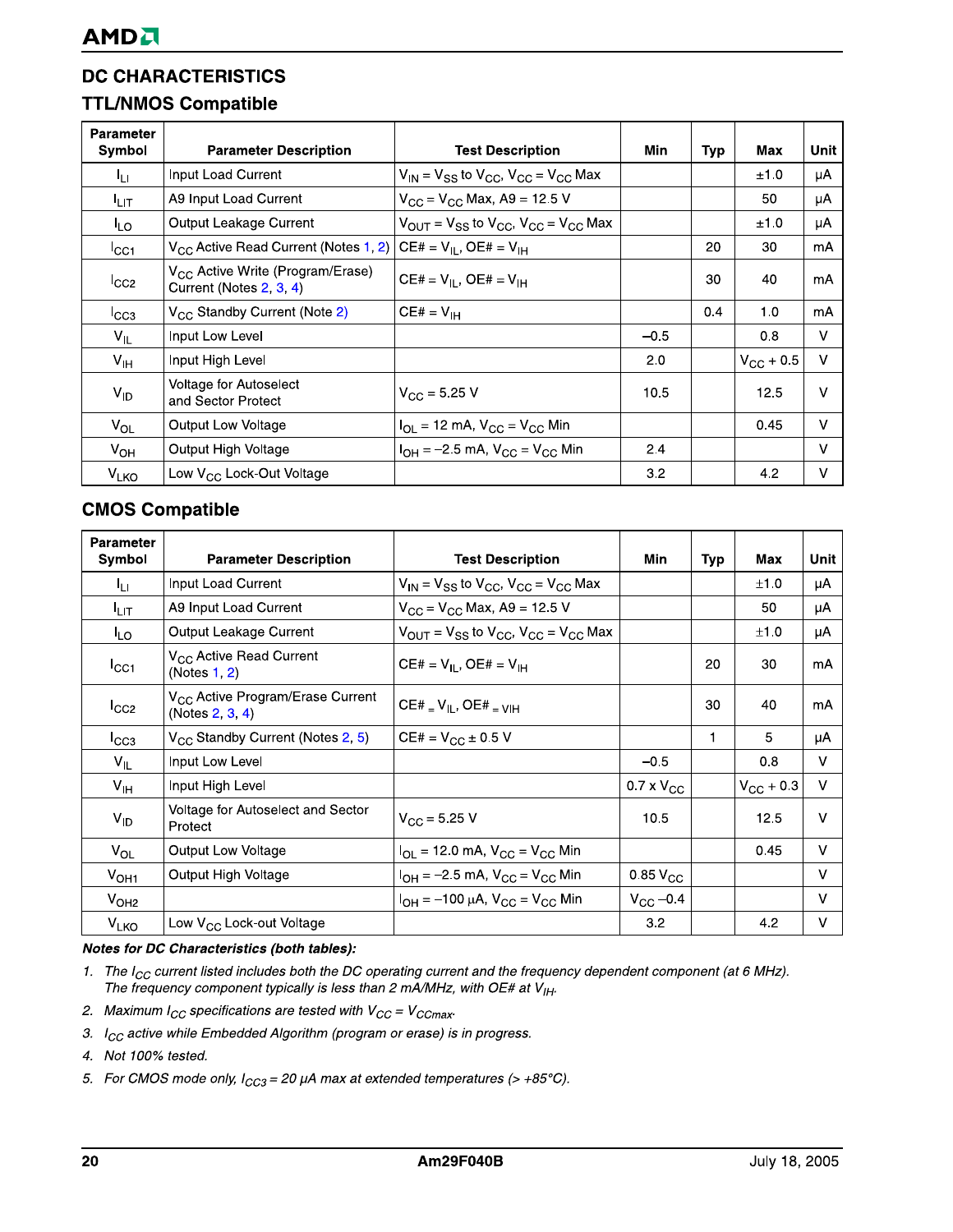# **TEST CONDITIONS**



Figure 7. Test Setup

| <b>Test Condition</b>                                                  | -55         | <b>All others</b> | Unit |  |  |  |
|------------------------------------------------------------------------|-------------|-------------------|------|--|--|--|
| Output Load                                                            | 1 TTL gate  |                   |      |  |  |  |
| Output Load Capacitance, C <sub>1</sub><br>(including jig capacitance) | 30          | 100               | рF   |  |  |  |
| Input Rise and Fall Times                                              | 5           | 20                | ns   |  |  |  |
| Input Pulse Levels                                                     | $0.0 - 3.0$ | $0.45 - 2.4$      | v    |  |  |  |
| Input timing measurement<br>reference levels                           | 1.5         | 0.8, 2.0          | V    |  |  |  |
| Output timing measurement<br>reference levels                          | 1.5         | 0.8, 2.0          |      |  |  |  |

#### Table 6. Test Specifications

# **KEY TO SWITCHING WAVEFORMS**

| <b>WAVEFORM</b> | <b>INPUTS</b>                    | <b>OUTPUTS</b>                               |  |  |  |  |  |  |
|-----------------|----------------------------------|----------------------------------------------|--|--|--|--|--|--|
|                 | Steady                           |                                              |  |  |  |  |  |  |
|                 |                                  | Changing from H to L                         |  |  |  |  |  |  |
|                 |                                  | Changing from L to H                         |  |  |  |  |  |  |
|                 | Don't Care, Any Change Permitted | Changing, State Unknown                      |  |  |  |  |  |  |
|                 | Does Not Apply                   | Center Line is High Impedance State (High Z) |  |  |  |  |  |  |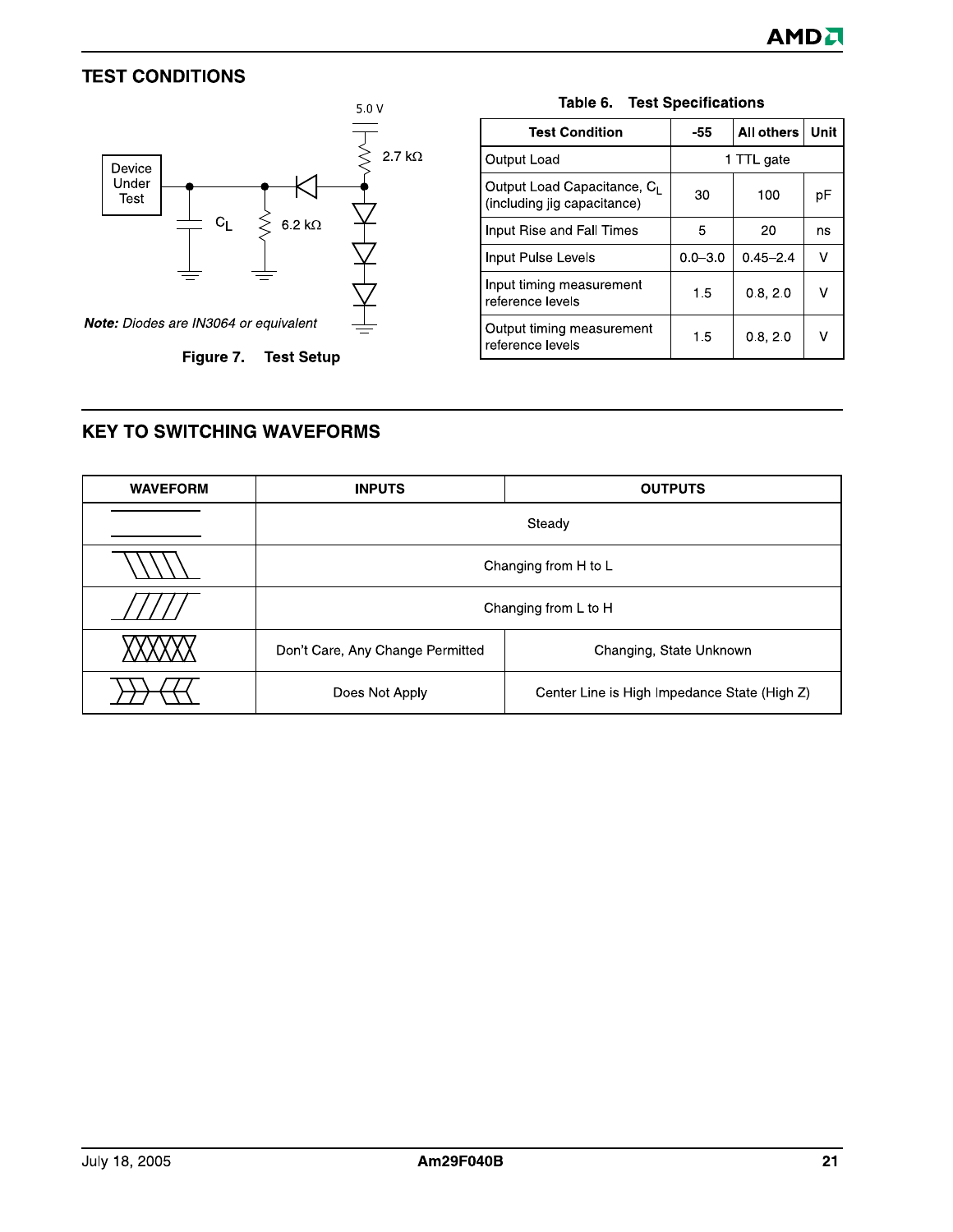| <b>AMD</b> <sup></sup>      |                          |                                                                        |                              |                                  |     |          |          |             |                               |        |             |
|-----------------------------|--------------------------|------------------------------------------------------------------------|------------------------------|----------------------------------|-----|----------|----------|-------------|-------------------------------|--------|-------------|
| <b>Read Only Operations</b> |                          | <b>AC CHARACTERISTICS</b>                                              |                              |                                  |     |          |          |             |                               |        |             |
|                             | <b>Parameter Symbols</b> |                                                                        |                              |                                  |     |          |          |             | <b>Speed Options (Note 1)</b> |        |             |
| <b>JEDEC</b>                | Std                      | <b>Description</b>                                                     |                              | <b>Test Setup</b>                |     | $-55$    | $-70$    | -90         | $-120$                        | $-150$ | <b>Unit</b> |
| t <sub>AVAV</sub>           | $t_{\mathsf{RC}}$        | Read Cycle Time (Note 3)                                               |                              |                                  | Min | 55       | 70       | 90          | 120                           | 150    | ns          |
| t <sub>AVQV</sub>           | $t_{\text{ACC}}$         | Address to Output Delay                                                |                              | $CE# = V_{IL}$<br>$OE# = V_{IL}$ | Max | 55       | 70       | 90          | 120                           | 150    | ns          |
| <sup>t</sup> ELOV           | $t_{CE}$                 | Chip Enable to Output Delay                                            |                              | $OE# = VH$                       | Max | 55       | 70       | 90          | 120                           | 150    | ns          |
| <sup>t</sup> GLQV           | $t_{OE}$                 | Output Enable to Output Delay                                          |                              |                                  | Max | 30       | 30       | 35          | 50                            | 55     | ns          |
|                             |                          |                                                                        | Read                         |                                  | Min | $\Omega$ | $\Omega$ | $\mathbf 0$ | $\mathbf 0$                   | 0      | ns          |
|                             | $t_{\text{OEH}}$         | Output Enable Hold<br>Time (Note 3)                                    | Toggle and<br>Data# Polling  |                                  | Min | 10       | 10       | 10          | 10                            | 10     | ns          |
| <sup>t</sup> EHQZ           | $t_{DF}$                 | (Notes 2, 3)                                                           | Chip Enable to Output High Z |                                  | Max | 18       | 20       | 20          | 30                            | 35     | ns          |
| t <sub>GHQZ</sub>           | $t_{DF}$                 | Output Enable to Output High Z<br>(Notes 2, 3)                         |                              |                                  |     | 18       | 20       | 20          | 30                            | 35     | ns          |
| $t_{AXQX}$                  | $t_{OH}$                 | Output Hold Time from Addresses, CE#<br>or OE#, Whichever Occurs First |                              |                                  | Min | 0        | 0        | $\mathbf 0$ | $\mathbf 0$                   | 0      | ns          |

#### Notes:

- 1. See Figure 7 and Table  $6$  for test conditions.
- 2. Output driver disable time.
- 3. Not 100% tested.



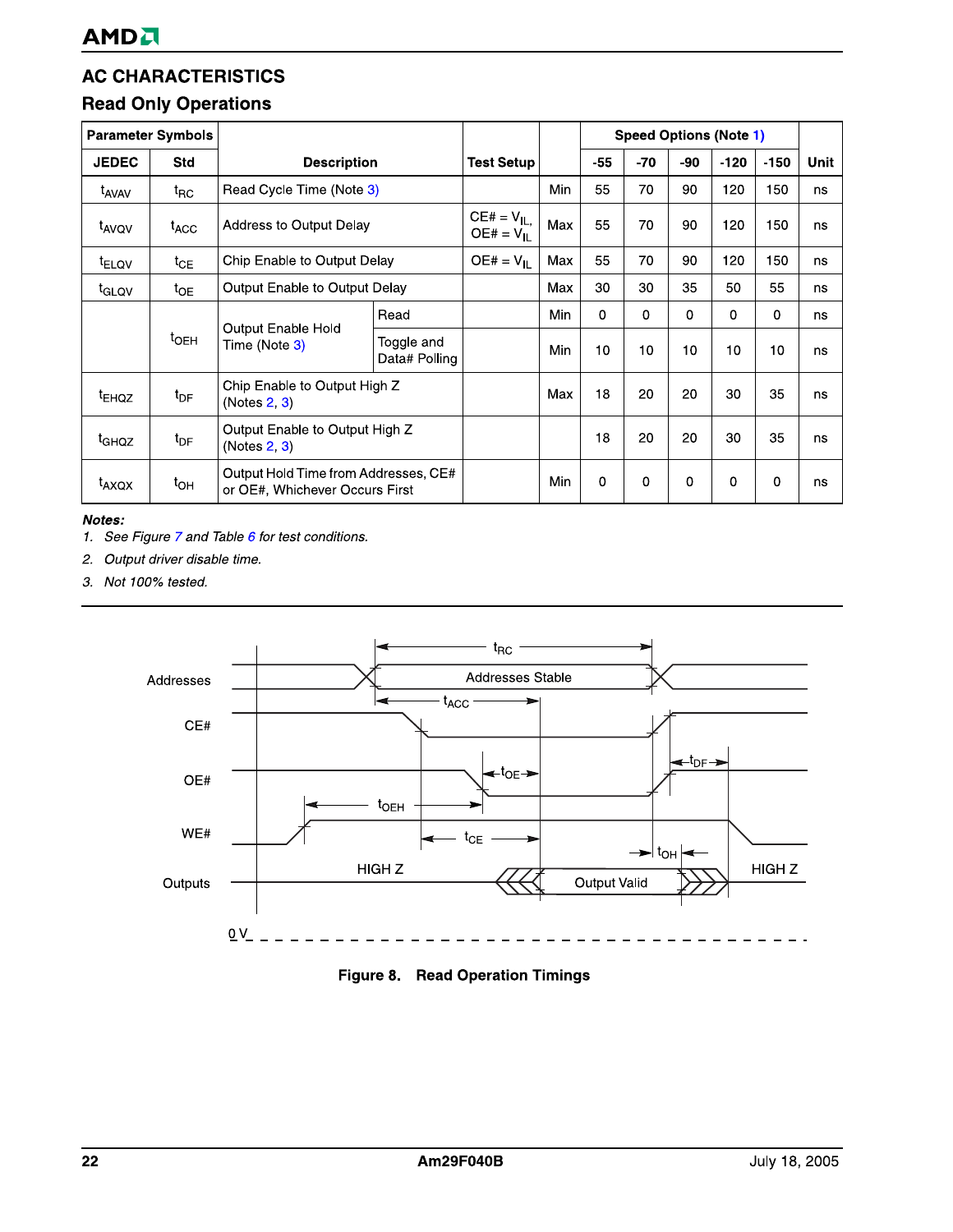# **AC CHARACTERISTICS Erase and Program Operations**

| <b>Parameter Symbols</b>     |                    |                                                                |     | <b>Speed Options</b> |     |             |        |        |             |
|------------------------------|--------------------|----------------------------------------------------------------|-----|----------------------|-----|-------------|--------|--------|-------------|
| <b>JEDEC</b>                 | Std                | <b>Description</b>                                             |     |                      | -70 | -90         | $-120$ | $-150$ | <b>Unit</b> |
| <sup>t</sup> AVAV            | $t_{WC}$           | Write Cycle Time (Note 1)                                      | Min | 55                   | 70  | 90          | 120    | 150    | ns          |
| t <sub>AVWL</sub>            | $t_{AS}$           | Address Setup Time                                             | Min |                      |     | $\mathbf 0$ |        |        | ns          |
| t <sub>WLAX</sub>            | $t_{AH}$           | Address Hold Time                                              | Min | 40                   | 45  | 45          | 50     | 50     | ns          |
| <sup>t</sup> <sub>DVWH</sub> | $t_{DS}$           | Data Setup Time                                                | Min | 25                   | 30  | 45          | 50     | 50     | ns          |
| <sup>t</sup> whd x           | $t_{DH}$           | Data Hold Time                                                 | Min | $\mathbf 0$          |     |             | ns     |        |             |
|                              | $t_{\text{OES}}$   | Output Enable Setup Time                                       | Min | $\mathbf 0$          |     |             |        |        | ns          |
| t <sub>GHWL</sub>            | <sup>t</sup> GHWL  | <b>Read Recover Time Before Write</b><br>(OE# high to WE# low) | Min | 0                    |     |             |        | ns     |             |
| <sup>t</sup> ELWL            | $t_{\text{CS}}$    | CE# Setup Time                                                 | Min | 0                    |     |             | ns     |        |             |
| <sup>t</sup> wheh            | $t_{CH}$           | CE# Hold Time                                                  | Min |                      |     | $\mathbf 0$ |        |        | ns.         |
| <sup>t</sup> wlwH            | $t_{WP}$           | Write Pulse Width                                              | Min | 30                   | 35  | 45          | 50     | 50     | ns          |
| t <sub>WHWL</sub>            | $t_{WPH}$          | Write Pulse Width High                                         | Min | 20                   |     |             | ns     |        |             |
| t <sub>WHWH1</sub>           | t <sub>WHWH1</sub> | <b>Byte Programming Operation</b><br>(Note 2)                  | Typ | $\overline{7}$       |     |             |        | μs     |             |
| t <sub>WHWH2</sub>           | t <sub>WHWH2</sub> | Sector Erase Operation<br>(Note 2)                             | Typ | 1                    |     |             |        | sec    |             |
|                              | $t_{VCS}$          | $V_{CC}$ Set Up Time (Note 1))                                 | Min |                      |     | 50          |        |        | μs          |

#### Notes:

1. Not 100% tested.

2. See the "Erase and Programming Performance" section for more information.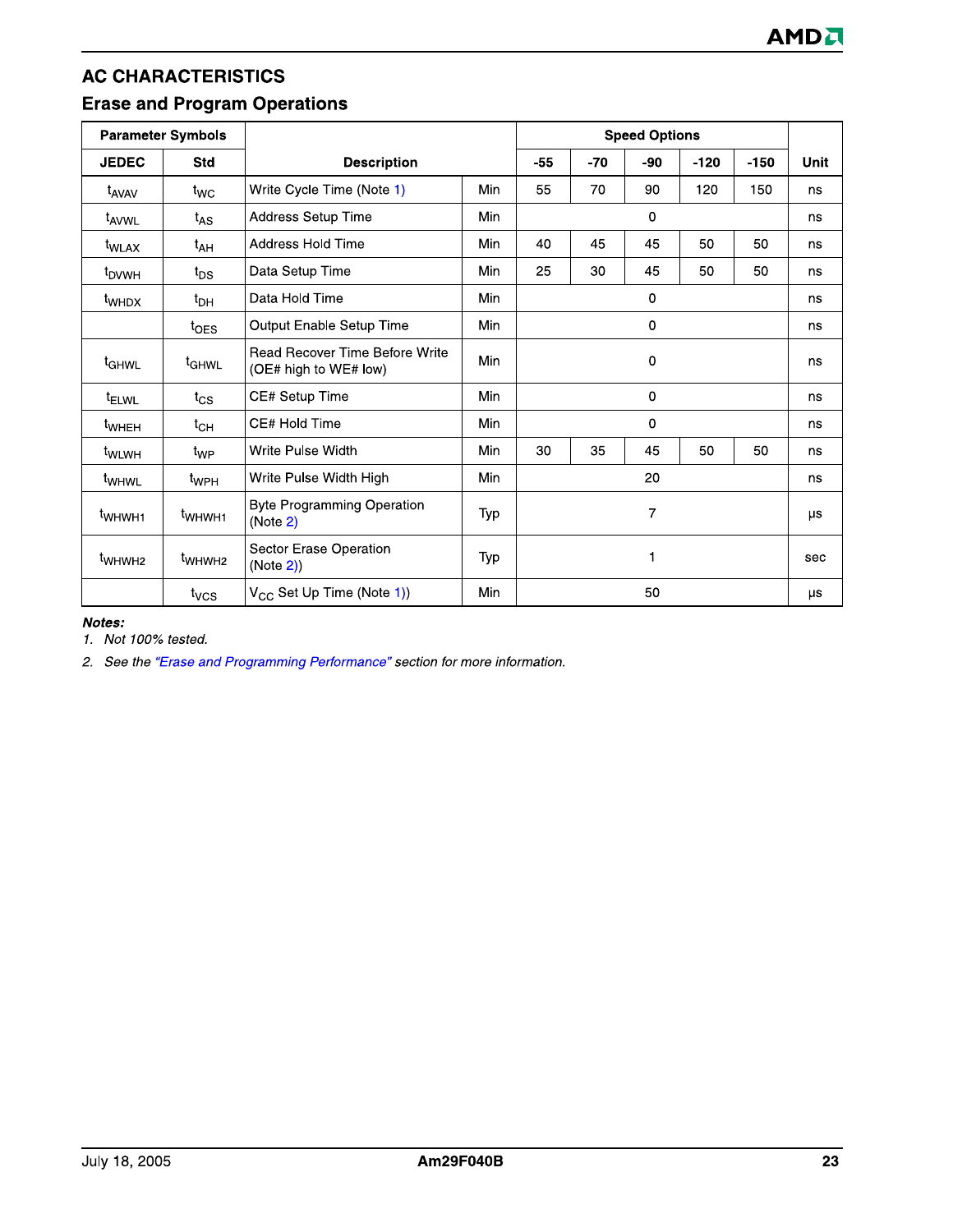







Note:

SA = Sector Address. VA = Valid Address for reading status data.

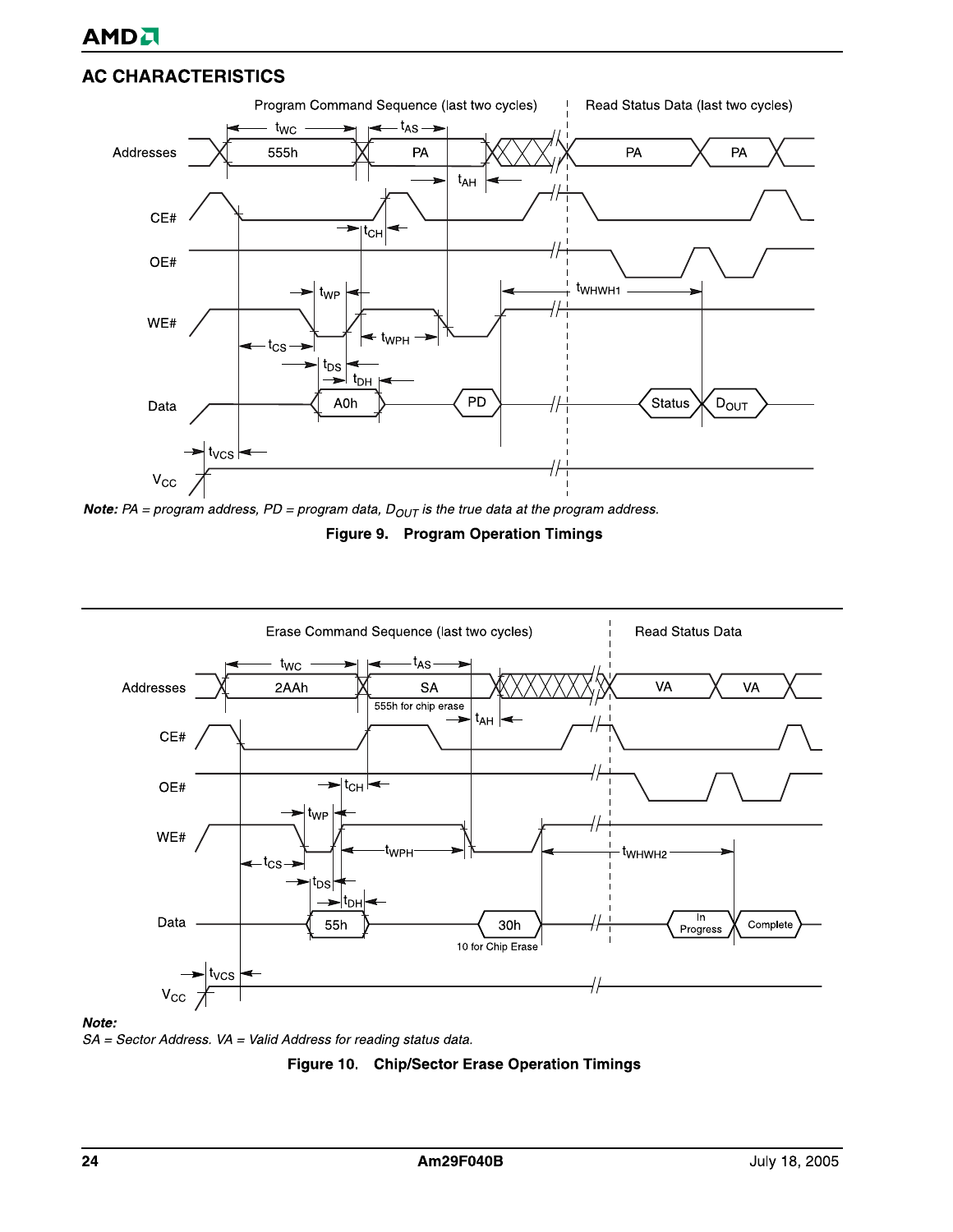

Note: VA = Valid address. Illustration shows first status cycle after command sequence, last status read cycle, and array data read cycle.





#### Note:

VA = Valid address; not required for DQ6. Illustration shows first two status cycle after command sequence, last status read cycle, and array data read cycle.

#### Figure 12. Toggle Bit Timings (During Embedded Algorithms)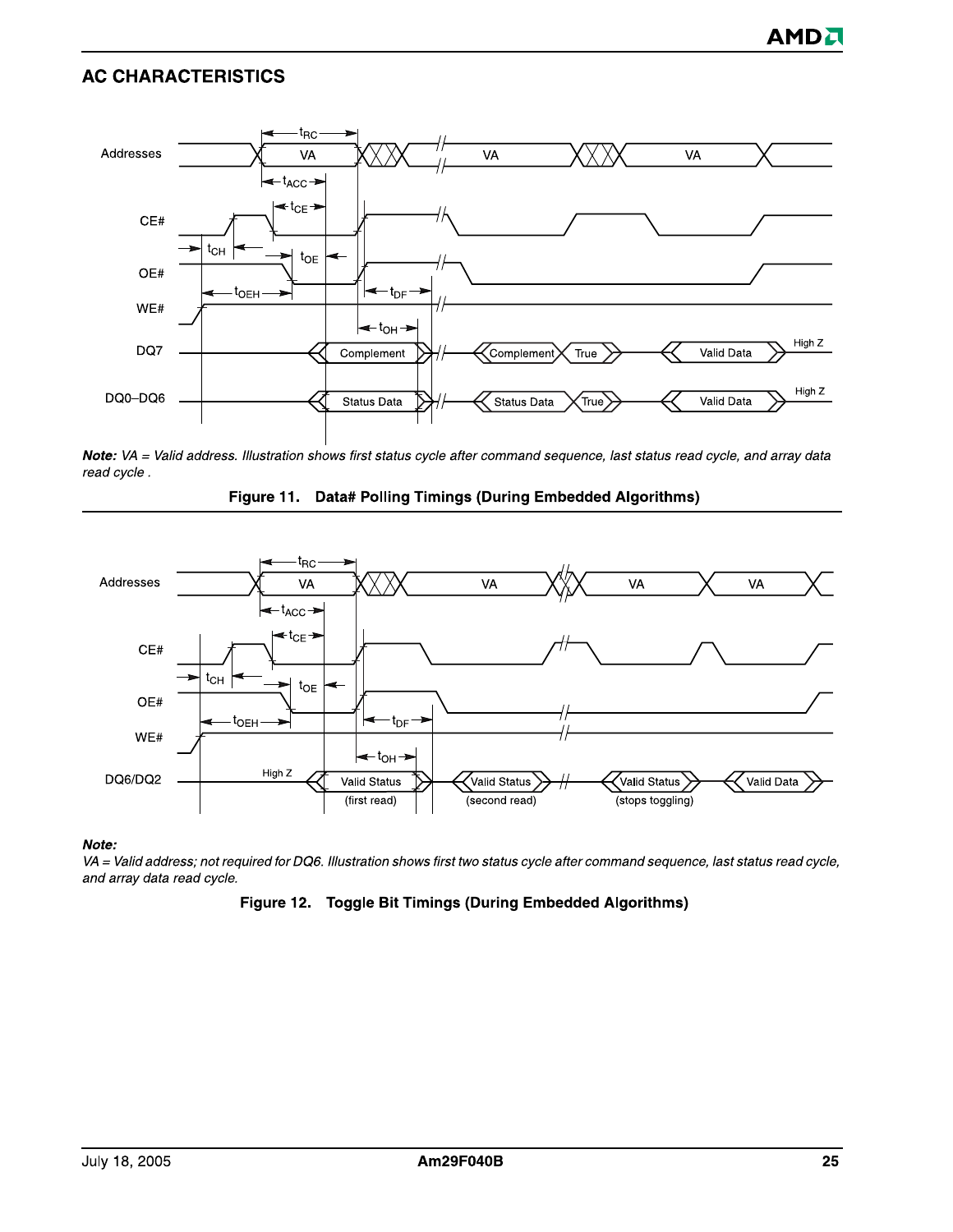

Note: Both DQ6 and DQ2 toggle with OE# or CE#. See the text on DQ6 and DQ2 in the section "Write Operation Status" for more information.

Figure 13. DQ2 vs. DQ6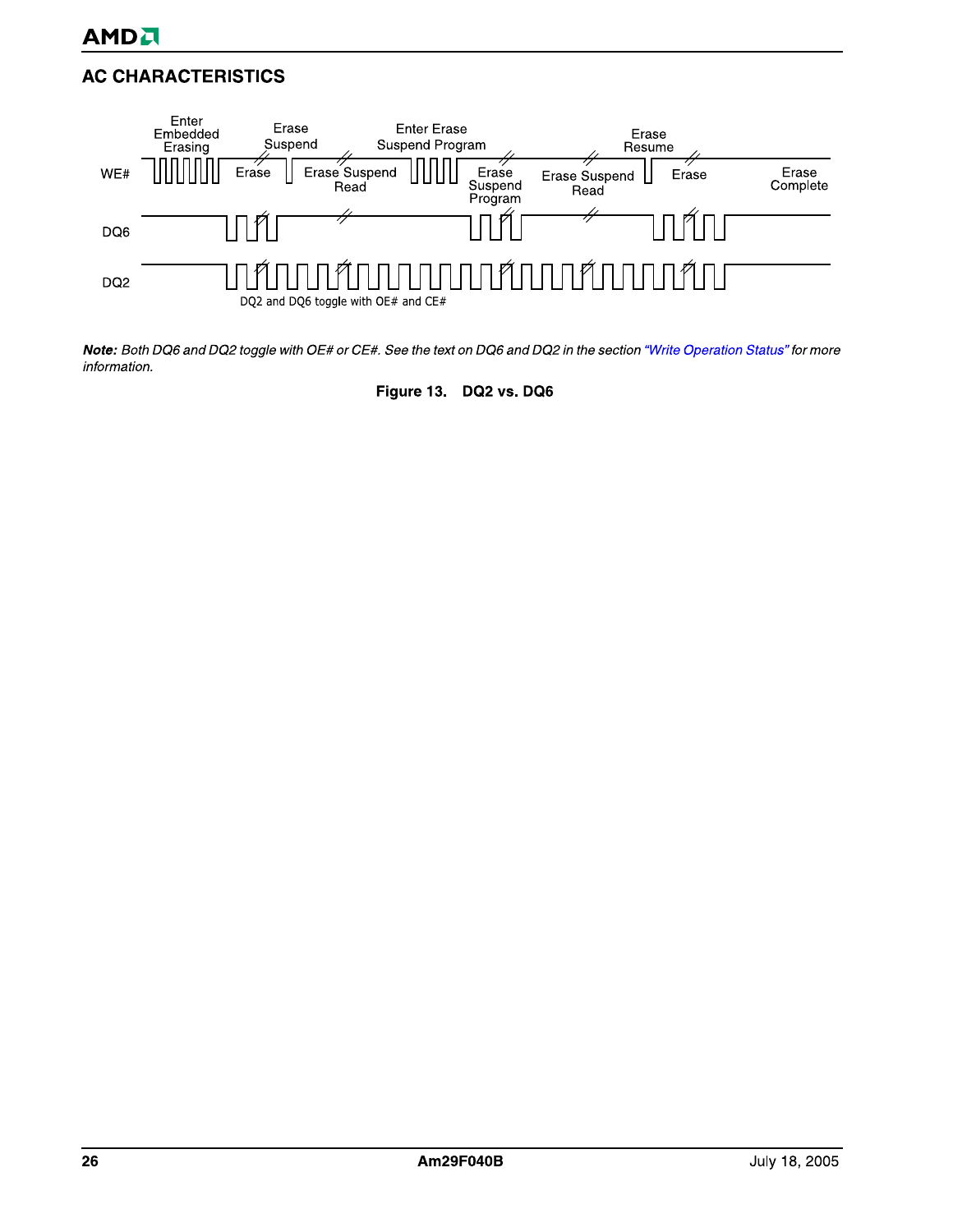# **Erase and Program Operations**

# **Alternate CE# Controlled Writes**

| <b>Parameter Symbols</b> |                                |                                               |            |                            |       | <b>Speed Options</b> |        |        |      |
|--------------------------|--------------------------------|-----------------------------------------------|------------|----------------------------|-------|----------------------|--------|--------|------|
| <b>JEDEC</b>             | <b>Std</b>                     | <b>Description</b>                            |            | $-55$                      | $-70$ | -90                  | $-120$ | $-150$ | Unit |
| t <sub>AVAV</sub>        | $t_{WC}$                       | Write Cycle Time (Note 1))                    | Min        | 55                         | 70    | 90                   | 120    | 150    | ns   |
| <sup>t</sup> AVEL        | $t_{AS}$                       | Address Setup Time                            | <b>Min</b> |                            |       | $\mathbf 0$          |        |        | ns   |
| <sup>t</sup> ELAX        | $t_{AH}$                       | Address Hold Time                             | Min        | 40                         | 45    | 45                   | 50     | 50     | ns   |
| <sup>t</sup> DVEH        | $t_{DS}$                       | Data Setup Time                               | Min        | 25                         | 30    | 45                   | 50     | 50     | ns   |
| <sup>t</sup> EHDX        | $t_{\text{DH}}$                | Data Hold Time                                | Min        | $\mathbf{0}$               |       |                      |        |        | ns   |
| <sup>t</sup> GHEL        | t <sub>GHEL</sub>              | Read Recover Time Before Write                | Min        | 0                          |       |                      |        | ns     |      |
| <sup>t</sup> WLEL        | $t_{\text{WS}}$                | CE# Setup Time                                | Min        | $\mathbf{0}$               |       |                      |        | ns     |      |
| <sup>t</sup> EHWH        | t <sub>WH</sub>                | CE# Hold Time                                 | Min        |                            |       | $\mathbf 0$          |        |        | ns   |
| <sup>t</sup> ELEH        | $t_{CP}$                       | Write Pulse Width                             | Min        | 30                         | 35    | 45                   | 50     | 50     | ns   |
| <sup>t</sup> EHEL        | $t_{\mathsf{CPH}}$             | Write Pulse Width High                        | Min        | 20<br>20<br>20<br>20<br>20 |       |                      |        | ns     |      |
| t <sub>WHWH1</sub>       | <sup>t</sup> WHWH <sub>1</sub> | <b>Byte Programming Operation</b><br>(Note 2) | Typ        | 7                          |       |                      |        | μs     |      |
| t <sub>WHWH2</sub>       | t <sub>WHWH2</sub>             | Sector Erase Operation<br>(Note 2)            | Typ        |                            |       |                      |        |        | sec  |

Notes:

1. Not 100% tested.

2. See the "Erase and Programming Performance" section for more information.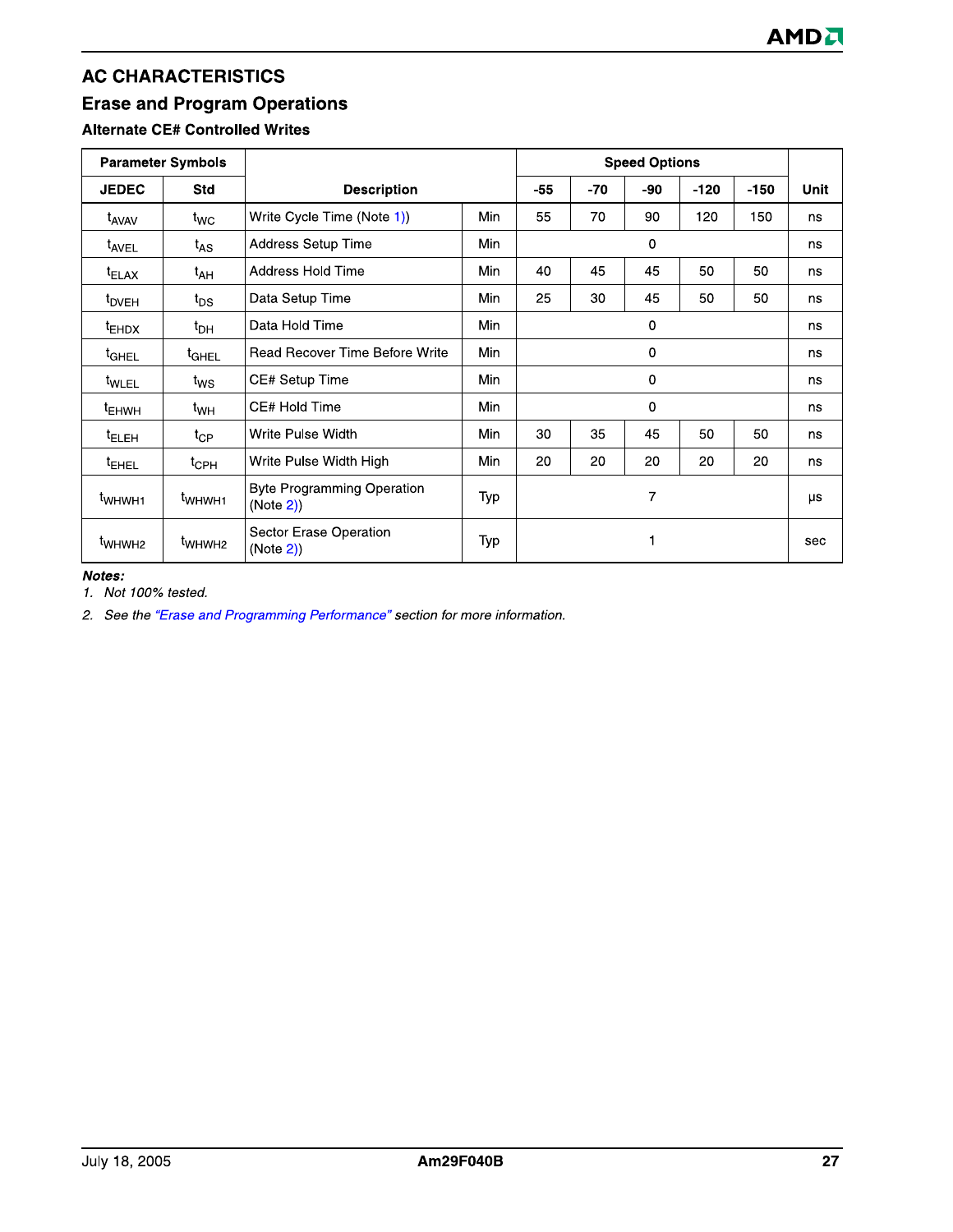

#### Notes:

- 1. PA = Program Address, PD = Program Data, SA = Sector Address, DQ7# = Complement of Data Input, D<sub>OUT</sub> = Array Data.
- 2. Figure indicates the last two bus cycles of the command sequence.

#### Figure 14. Alternate CE# Controlled Write Operation Timings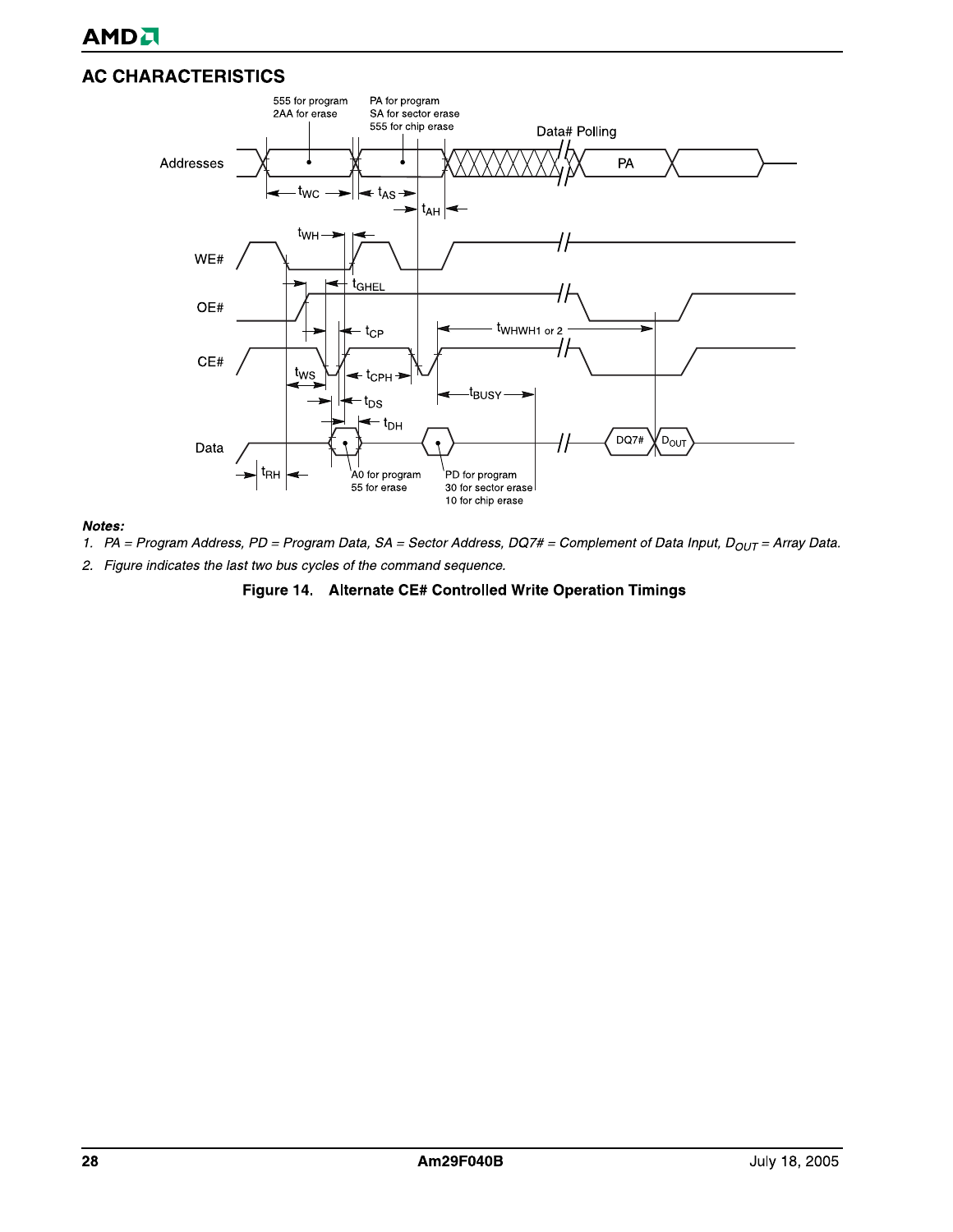#### **ERASE AND PROGRAMMING PERFORMANCE**

| <b>Parameter</b>               | Typ<br>(Note 1) | Max<br>(Note 2) | Unit | <b>Comments</b>                                    |
|--------------------------------|-----------------|-----------------|------|----------------------------------------------------|
| Sector Erase Time              |                 | 8               | sec  |                                                    |
| Chip Erase Time                | 8               | 64              | sec  | Excludes 00h programming prior to erasure (Note 4) |
| <b>Byte Programming Time</b>   |                 | 300             | μs   |                                                    |
| Chip Programming Time (Note 3) | 3.6             | 10.8            | sec  | Excludes system-level overhead (Note 5)            |

#### Notes:

- 1. Typical program and erase times assume the following conditions: 25°C, 5.0 V V<sub>CC</sub>, 1,000,000 cycles. Additionally, programming typicals assume checkerboard pattern.
- 2. Under worst case conditions of 90°C,  $V_{CC}$  = 4.5 V (4.75 V for -55), 1,000,000 cycles.
- 3. The typical chip programming time is considerably less than the maximum chip programming time listed, since most bytes program faster than the maximum byte program time listed. If the maximum byte program time given is exceeded, only then does the device set  $DQ5 = 1$ . See the section on DQ5 for further information.
- 4. In the pre-programming step of the Embedded Erase algorithm, all bytes are programmed to 00h before erasure.
- 5. System-level overhead is the time required to execute the four-bus-cycle command sequence for programming. See Table 4 for further information on command definitions.
- 6. The device has a guaranteed minimum erase and program cycle endurance of 1,000,000 cycles.

# **LATCHUP CHARACTERISTICS**

|                                                               | Min       | Max                  |
|---------------------------------------------------------------|-----------|----------------------|
| Input Voltage with respect to V <sub>SS</sub> on all I/O pins | $-1.0 V$  | $V_{\rm CC}$ + 1.0 V |
| $\mathsf{IV}_{\mathsf{CC}}$ Current                           | $-100$ mA | $+100$ mA            |

Includes all pins except  $V_{CC}$ . Test conditions:  $V_{CC}$  = 5.0 V, one pin at a time.

#### **TSOP PIN CAPACITANCE**

| <b>Parameter Symbol</b>     | <b>Parameter Description</b> | <b>Test Setup</b>    | Typ | Max | Unit |
|-----------------------------|------------------------------|----------------------|-----|-----|------|
| ${\sf c}_{\sf IN}$          | Input Capacitance            | $V_{IN} = 0$         |     | 7.5 | рF   |
| $\mathtt{C_{OUT}}$          | Output Capacitance           | $V_{\text{OUT}} = 0$ | 8.5 | 12  | рF   |
| $\mathsf{u}_{\mathsf{IN2}}$ | Control Pin Capacitance      | $V_{IN} = 0$         | 7.5 | g   | рF   |

Notes:

1. Sampled, not 100% tested.

2. Test conditions  $T_A = 25^{\circ}C$ ,  $f = 1.0$  MHz.